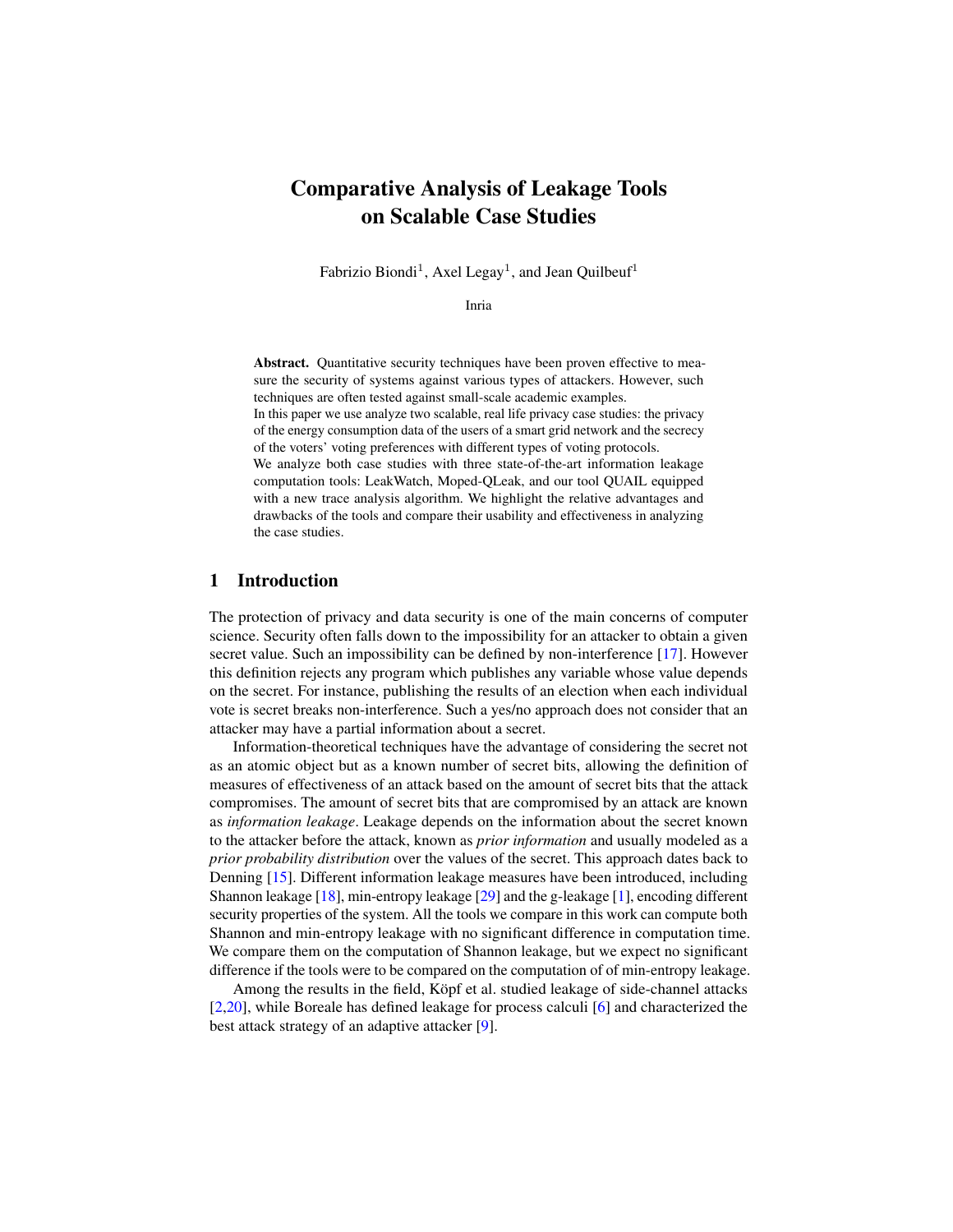In this work we compare the three tools that compose the state of the art in Shannon leakage computation: QUAIL [\[5\]](#page-16-3) equipped with a new trace analysis algorithm, LeakWatch [\[13\]](#page-17-6), and Moped-QLeak [\[11\]](#page-17-7).

QUAIL is a recent but already well established tool for precise and exact information leakage computation, and later tools by multiple authors have used it as comparison [\[13](#page-17-6)[,24\]](#page-17-8). Nonetheless, QUAIL needs to produce a full Markov chain model of the systemattacker scenario to produce a meaningful result.

The first contribution of this paper is a new algorithm for precise information leakage computation, which is able to compute information leakage following the same Markovian semantics we introduced previously [\[3,](#page-16-4) Section 4] by performing a depth-first search analyzing the execution traces of the system. This avoids building the full Markov chain model of the system.

LeakWatch is the most recent of a family of tools for statistical approximation of information leakage developed by Chothia et al. [\[12,](#page-17-9)[14\]](#page-17-10). LeakWatch analyzes Java code, requiring the programmer to annotate the code of the system with secret and observable values, then simulates the system repeatedly using the Java Virtual Machine and estimates the correlation between the secret and observable values. LeakWatch follows a different perspective than QUAIL and Moped-QLeak, since LeakWatch computes an approximated result, contrarily to QUAIL's arbitrary precision and Moped-QLeak's fixed double precision. LeakWatch's approximation can be improved at the cost of running more simulations, which is time expensive.

Moped-QLeak [\[11\]](#page-17-7) uses the Moped tool [\[16\]](#page-17-11) to compute a symbolic summary of the program under analysis as an Algebraic Decision Diagram (ADD), and then computes the leakage using the ADD representation. The symbolic approach is very efficient when the program can be represented in a compact way using ADDs, and in these cases Moped-QLeak is significantly faster than the other tools.

In this paper we introduce two scalable case studies for the benchmarking of quantitative information leakage tools. Both case studies arise from real-life privacy problems. The case studies are anonymity of user data in Smart Grids and privacy comparison in voting protocols.

Smart Grids are in the family of interconnected objects and have received a growing interest over the last years. Our case study is based on a real system deployed at fortiss<sup>[1](#page-1-0)</sup> labs [\[21\]](#page-17-12). In our case study, we focus on the negotiation between a set of *prosumers* and an *aggregator*. The prosumers (PROducer conSUMERs) consume, store and produce energy. To stabilize the grid, the prosumers negotiate with the aggregator how much energy they will exchange with the grid for the next period of time. This exchange might expose the consumption of one of the prosumers, and, in turn, allow a potential attacker to deduce that a house is empty or that a factory has increased its production. In that example, the difficulty is to decide not only whether the exact information can be deduced or not, but also how well an attack can approximate it. Measuring the leakage indicates how much of the secret is unveiled through the negotiation phase. We show that increasing the number of prosumers also increases security.

In the voting protocols comparison case study, we compare two different voting protocols: the *Single Preference*, where each voter expresses a single vote for his favorite

<span id="page-1-0"></span><sup>&</sup>lt;sup>1</sup> <http://fortiss.org>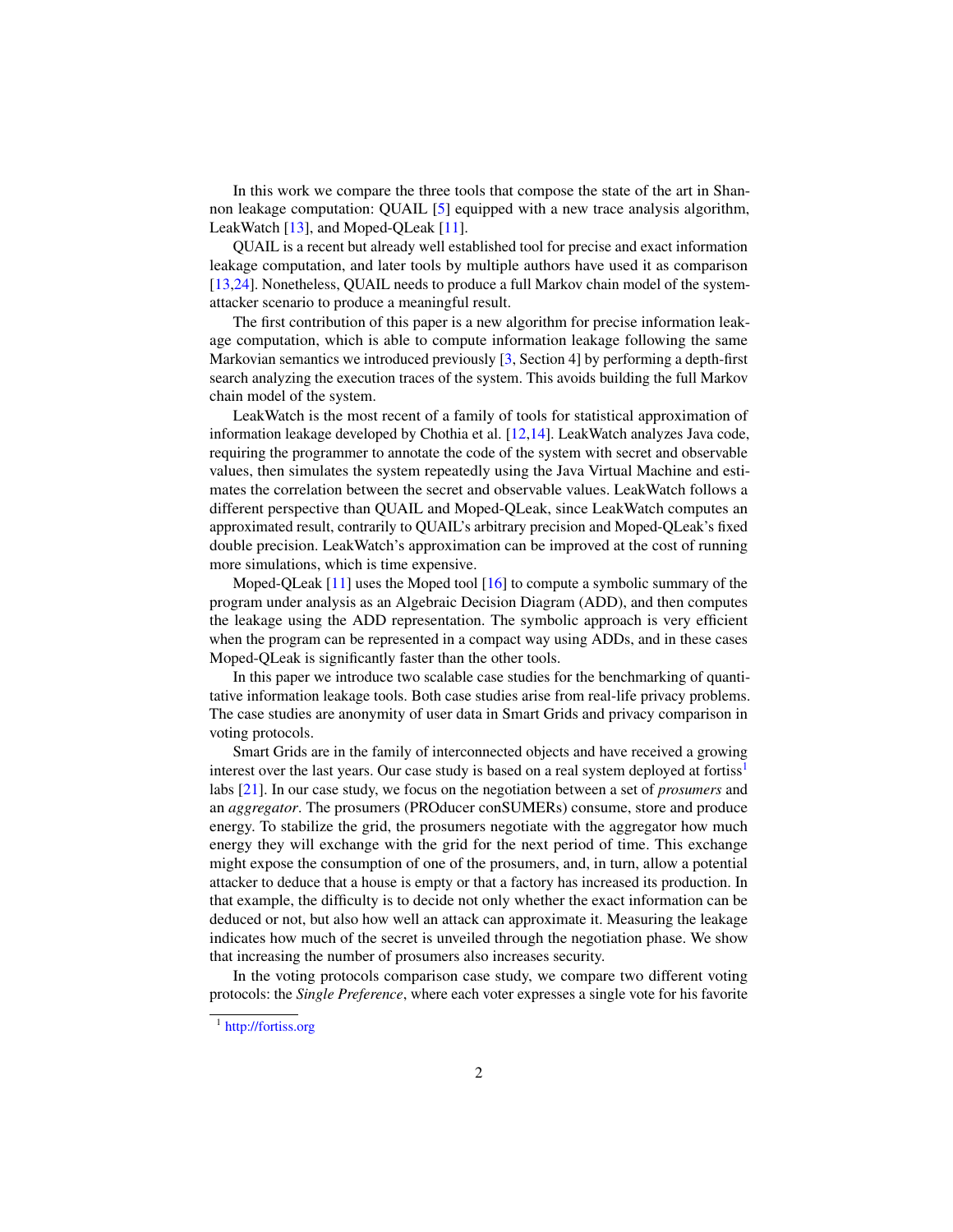candidate, and the *Preference Ranking*, where each voter ranks all candidates from his most to his least favorite. In both cases there are multiple voters and candidates, and the secret is the preference of each voter. Both protocols have a large number of possible secrets and outputs, so they become cumbersome to analyze even with a small number of voters and candidates.

We compare the tools on their computation time, precision of the answer returned, scalability and usability. Since no tool works strictly better than the others in all category, we determine the problem classes that are better suited to be analyzed by each tool.

### <span id="page-2-0"></span>2 Background: Information Leakage

The information leakage of a program is a measure quantifying how much information an attacker infers about the program's secret by observing the program's output. We assume that the attacker has access to the program's source code, unlimited computational power, and some prior information about the secret (e.g. the bit size of the secret). Leakage corresponds to the reduction in the attacker's uncertainty about the secret.

Let h be a random variable with values in a domain  $D(h)$  representing the value of the secret and  $\circ$  be a random variable with values in a domain  $D(\circ)$  modeling the value of the output. The information the attacker has on the secret is modeled by a discrete probability distribution, i.e. for a discrete random variable X a function  $\pi : D(X) \to [0,1]$  such that  $\sum_{x \in D(X)} \pi(x) = 1$ . The information that the attacker has on the secret before the attack is modeled by the *prior distribution*  $\pi(h)$  while the information the attacker has after observing the output is modeled by the *posterior distribution*  $\pi(h|o)$ . We consider the prior distribution as given, since it is part of the model of the attacker. Let  $U$  be an uncertainty measure defined on probability distributions, including Shannon entropy, min-entropy, and g-vulnerability. Computing leakage for the measure  $U$  reduces to computing the prior and posterior distributions and applying the formula

$$
Leakage_U = U(\pi(h)) - U(\pi(h|o))
$$
\n<sup>(1)</sup>

<span id="page-2-1"></span>
$$
=U(\pi(h))-\sum_{\bar{o}\in D(o)}\pi(o=\bar{o})U(\pi(h|o=\bar{o}))\tag{2}
$$

In this work we want to compute Shannon leakage, and thus we use Shannon entropy as the measure of uncertainty:  $U(\pi(x)) = \sum_{x \in D(X)} \pi(x) \log_2 \pi(x)$ 

# 3 Quantitative Information Leakage Tools

We introduce the quantitative information leakage computation tools that will be tested on the case studies.

#### 3.1 QUAIL

QUAIL [\[5\]](#page-16-3) computes Shannon and min-entropy leakage of a program written in an imperative WHILE language. The language allows the user to program naturally with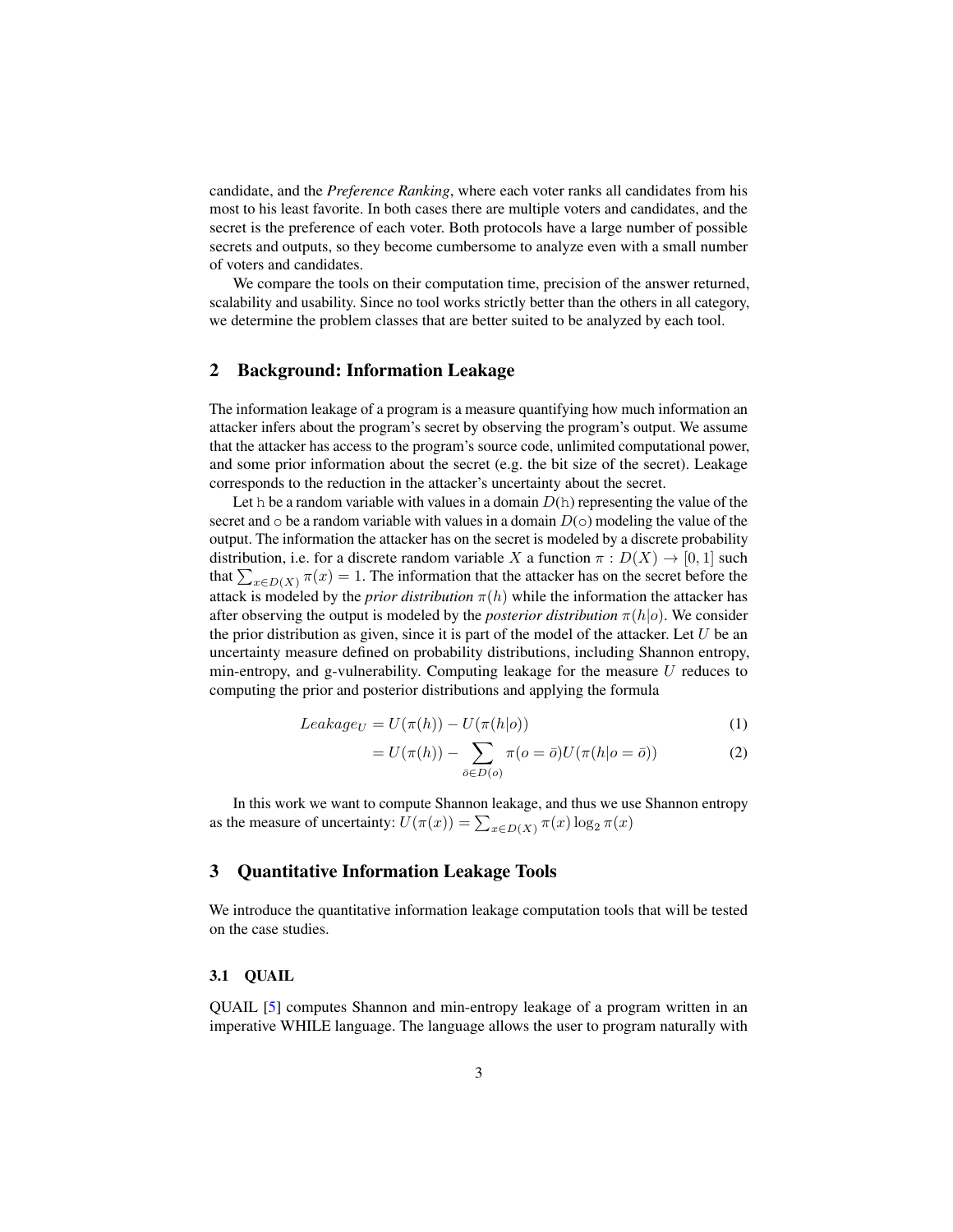constants, arrays, and loops, and QUAIL compiles such language in an if-goto Markovian semantics. Given the prior information of the attacker, QUAIL represents the program as a Markov chain, and computes the information leakage from the Markov chain with an arbitrary number of precision digits.

Syntax We present the syntax of the QUAIL imperative language we use to model programs. We distinguish the variables in *public* and *private* variables according to their level of abstraction: public variables have precise values, while private variables have sets of possible values. The observable variable  $\circ$  is public, while the secret variable h is private. Let v (resp. h) range over names of public (resp. private) variables and x range over reals from [0; 1]. Let L (resp. H) be the set of assignments of values to public variables (resp. sets of values to private variables). Assume that the secret is a private variable h taking values in a known domain  $D(h)$  and the observable is a public variable  $\circ$  taking values in a known domain  $D(\circ)$ .

Let  $\text{label}$  denote program points and  $f$  (g) pure arithmetic (Boolean) expressions. Assume a standard set of expressions and the following statements:

```
stmt ::= public intnv:=k | private intn h | v := f(L) | v := rand x |
        \text{skip} | goto label | return | if g(L, H) then goto l_aelse gotol_b
```
The first statement declares a public variable  $\vee$  of size n bits with a given value k, while the second statement similarly declares a private variable  $h$  of size  $n$  bits with allowed values ranging from 0 to  $2<sup>n</sup> - 1$ . The third statement assigns to a public variable the value of expression f depending on public variables; assignment to private variables or depending on the value of private variables is not allowed. The fourth statement assigns zero with probability x, and one with probability  $1-x$ , to a public variable. The return statement outputs values of all public variables and terminates. A conditional branch first evaluates an expression g dependent on private and public variables, and it jumps to label  $l_a$  if g is true and to label  $l_b$  otherwise.

Since only a single variable scope exists, loops can be added in a standard way as syntactic sugar.

As a contribution, we present a method to compute information leakage of a program by analyzing the execution traces of the program. We introduce the Markovian semantics of our langage by means of a function computing the successors of each state. Then we explain how we perform a depth-first exploration of the traces of the system, obtaining a set Q of final states that represent all possible output states of the system. Finally, we show how to compute the posterior entropy from Q.

Semantics The Markovity of the semantics allows us to define states containing enough information to determine a probability distribution over all traces originating from any state.

**Definition 1.** A state in a Markovian semantics is a tuple  $(pc, L, H, p)$  where  $pc \in \mathbb{N}^0$ *is the program counter,* L *an assignment function assigning a value to each public*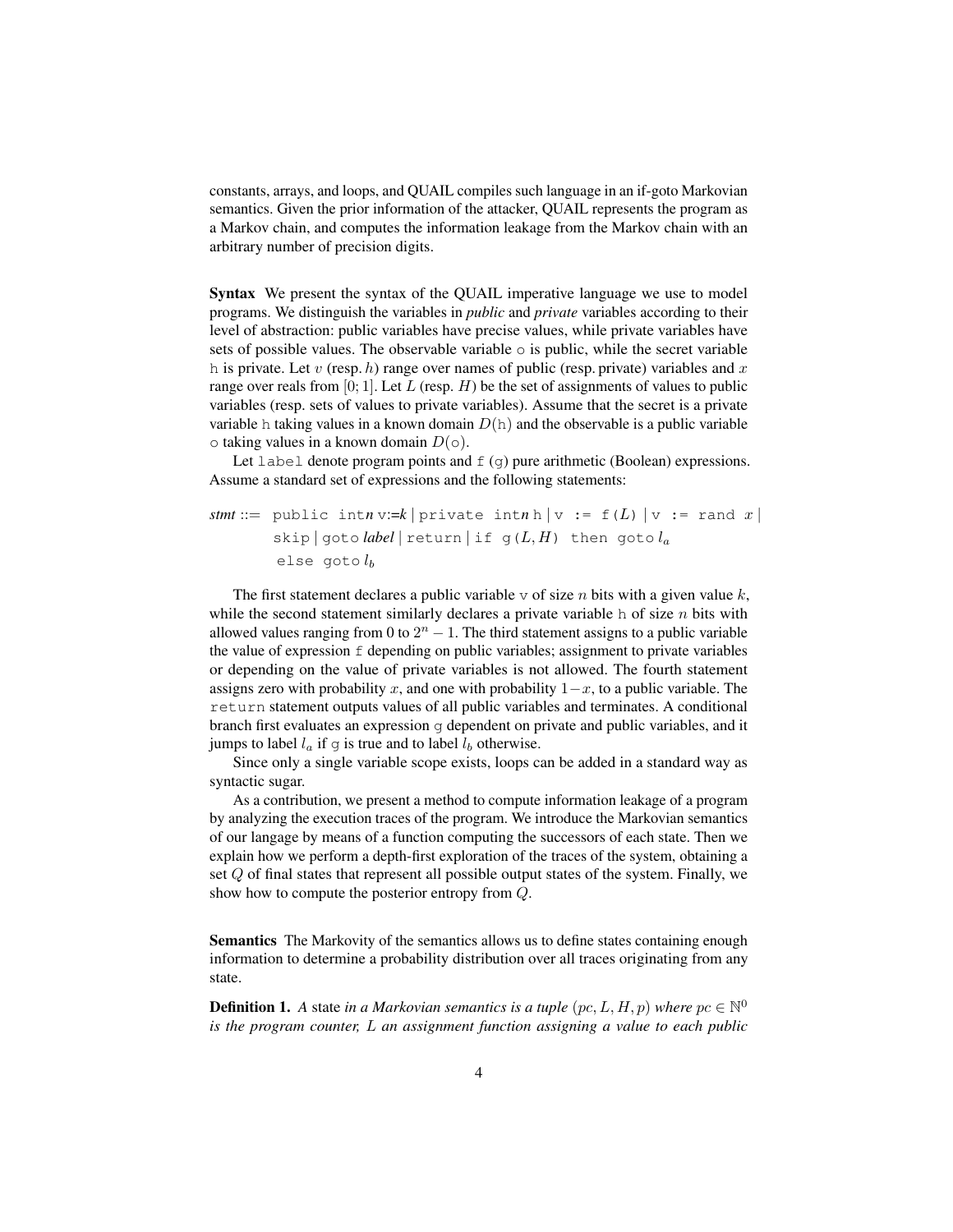<span id="page-4-0"></span>

|                                              | pc: public int $n v := k$                                                                          |
|----------------------------------------------|----------------------------------------------------------------------------------------------------|
|                                              | $succ(pc, L, H, p) = \{(pc + 1, L \cup \{(L(v) = k, n)\}, H, p)\}\$                                |
|                                              | pc: private inth h                                                                                 |
|                                              | $succ(pc, L, H, p) = \{(pc + 1, L, H \cup \{H(h) = \{0, , 2^{n} - 1\}, n)\}, p)\}\$                |
| pc: skip                                     | $pc: v := f(L)$                                                                                    |
| $succ(pc, L, H, p) = \{(pc + 1, L, H, p)\}\$ | $succ(pc, L, H, p) = \{(pc + 1, L \cup \{(L(v) = f(L), n)\}, H, p)\}\$                             |
|                                              | $pc: v := \text{rand } x$                                                                          |
|                                              | $succ(pc, L, H, p) = \{(pc + 1, L(v) = 0, H, p \cdot x), (pc + 1, L(v) = 1, H, p \cdot (1 - x))\}$ |
| pc: goto label                               | pc: return                                                                                         |
| $succ(pc, L, H, p) = \{(label, L, H, p)\}\$  | $succ(pc, L, H, p) = \emptyset$                                                                    |
|                                              | pc: if $g(L, H)$ then goto $l_a$ else goto $l_b$                                                   |
|                                              | $succ(pc, L, H, p) = \{(l_a, L, H   \mathcal{q}(L, H), p \cdot Pr(\mathcal{q}(L, H)   \pi(h))),$   |
|                                              | $(l_b, L, H   \neg q(L, H), p \cdot Pr(\neg q(L, H)   \pi(h)))\}$                                  |

Fig. 1: Successor function for each state in the Markovian trace semantics.

### *variable,* H *an assignment function assigning a set of values to each private variable, and*  $0 \leq p \leq 1$  *is the probability of the state.*

The *initial state* of the semantics is (1, ∅, ∅, 1). The *set of successor states* of a state  $(pc, L, H, p)$  depends on the statement pointed at by the program counter pc. States pointing to a return statement have 0 successors, states pointing to a rand or if statement have up to 2 successors, and any other state has 1 successor. The successor function defining the semantics of the language is shown in Figure [1.](#page-4-0) If a state has zero probability, e.g. when a conditional is always true, it is removed from the set of successors.

We call a state *final* if it has no successors, meaning that the program counter of the state points to a return statement. The trace analysis terminates when a final state is encountered. This means that the analysis terminates if and only if the program under analysis terminates, so non-terminating programs cannot be analyzed with this technique. Non-termination of the program under analysis raises other issues in leakage computation [\[4\]](#page-16-5), and is not considered here.

Conditional states and random assignment states have two successors. The successors of a conditional state correspond to the guard being true or false. Since the guard can depend on the secret, both successor states may have positive probability depending on the prior distribution  $\pi(h)$  on the secret, which is available at this time. The successors of a random assignment state correspond to the bit being set to 0 or 1. In both cases the probability of each successor state is computed and one of the successor states with non-zero probability is chosen to be the next step in the analysis. Successors with probability zero are dropped, pruning unreachable leaves from the trace tree.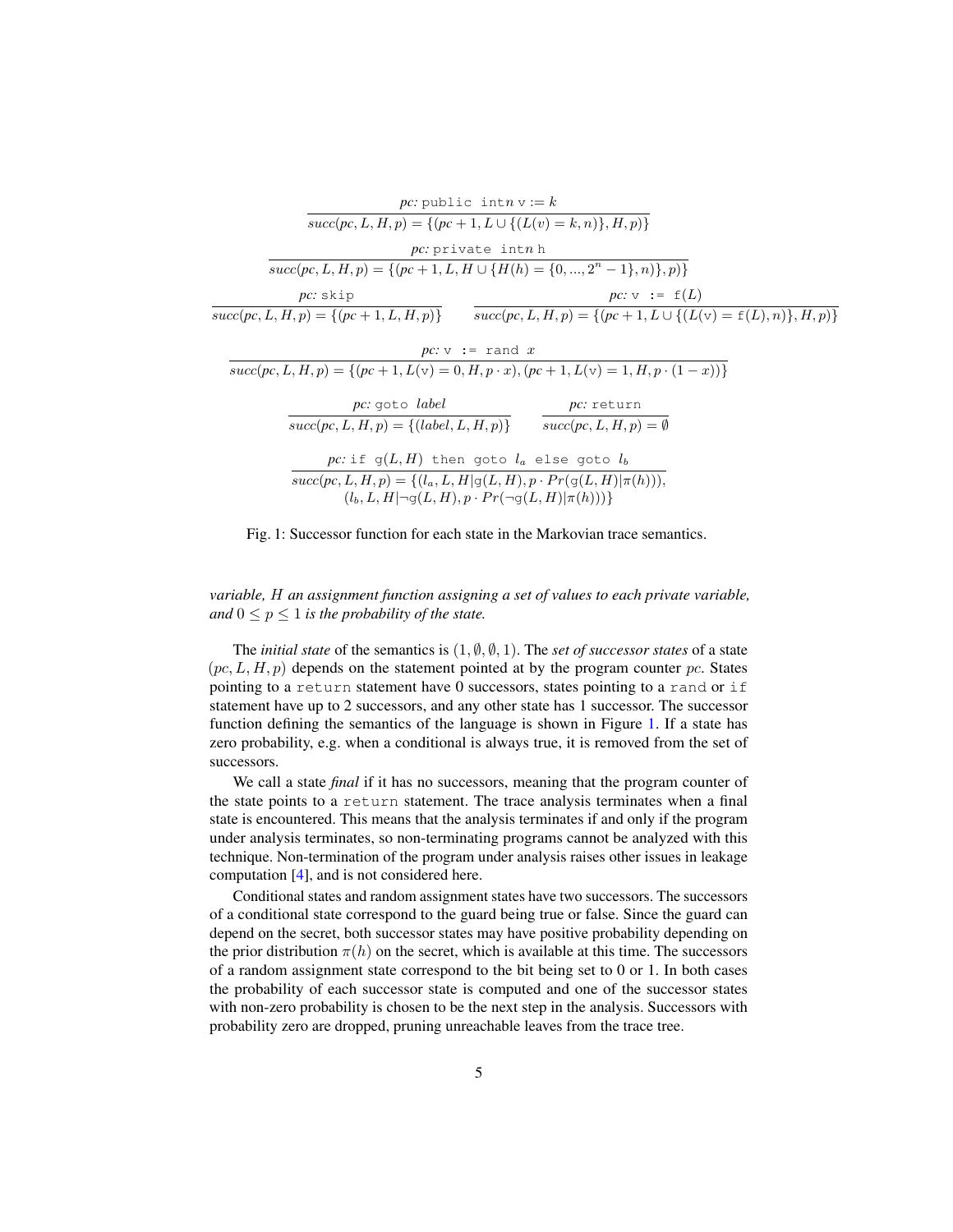Because of the Markovian semantics, each state contains the information to compute the probability distribution over its outgoing transitions. The probability of a trace is computed as the product of the probabilities of the transitions composing the trace. In the successor states of the conditional statement,  $H|g(L, H)$  (resp.  $H|\neg g(L, H)$ ) represents the assignment function obtained by removing from the sets of values assigned to the private variables those values that contradict (resp. respect) the guard  $q(L, H)$ .

Similarly,  $Pr(\sigma(L, H)|\pi(h))$  (resp.  $Pr(\neg \sigma(L, H)|\pi(h))$ ) refers to the probability that the guard  $g(L, H)$  is true (resp. false) considering the prior probability distribution  $\pi(h)$  on the private variables.

When the analysis of a single trace terminates, the corresponding final state ( $\bar{pc}$ ,  $\bar{L}$ ,  $\bar{H}$ ,  $\bar{p}$ ) is produced, in which  $pc$  points to a return statement. The sets of allowed values assigned to the private variables in  $H$  have been appropriately reduced to account for the conditional statements visited by the trace.

Depth-first Trace Exploration We perform a depth-first exhaustive exploration of the execution traces of the system, starting from the initial state  $(1, \emptyset, \emptyset, 1)$ . Each trace is explored until it gets to a final state, then the final state gets added to the multiset Q of final states. When a state with more than one successor is found during the exploration of a trace, one of the successor states is chosen as the next state to explore and all other successors are put on the stack of the states still to be explored, following a depth-first strategy. When all traces have been explored, the full multiset of final states Q of the system is produced. We then use  $Q$  to compute the posterior entropy of the system using Algorithm [1](#page-6-0) presented below. The leakage of the system is computed as the difference between the prior and posterior entropy, as explained in Section [2.](#page-2-0)

Note that the exploration also depends on the prior distribution  $\pi(h)$ : values of the secret with a probability zero in the prior distribution are not explored. This behavior is intended, as is avoids unnecessarily exploring traces that have probability zero.

The depth-first exploration algorithm can be parallelized to take advantage of multicore architectures and is implemented in the current release of the QUAIL tool, available at <http://project.inria.fr/quail>.

Posterior Uncertainty Computation We show how to compute the posterior uncertainty  $U(\pi(h|o))$  of a system with a secret h and an observable o, given the uncertainty measure U and a multiset  $Q$  of final states of the system.  $Q$  encodes the posterior joint probability of all variables in the system and can be produced by the depth-first exploration algorithm presented above.

Let  $(pc, L, H, p)$  be a final state in Q, where L represents the assignments of given values to the public variables,  $H$  the assignments of sets of values to the private variables, and  $p$  the joint probability of such assignments. Since different traces may produce the same final assignments to variables  $(L, H)$ , the joint probability of these assignments is the sum of the probabilities of all such final states. To apply the formula [\(2\)](#page-2-1)  $U(\pi(h|o)) = \sum_{\bar{o} \in D(o)} \pi(o = \bar{o}) U(\pi(h|o = \bar{o}))$ , we need to compute the marginal probability distribution  $\pi(o)$  and for each observable output  $\bar{o} \in D(o)$  s.t.  $\pi(o = \bar{o}) > 0$ the corresponding conditional probability distribution on h, i.e.  $\pi(h|o = \overline{o})$ .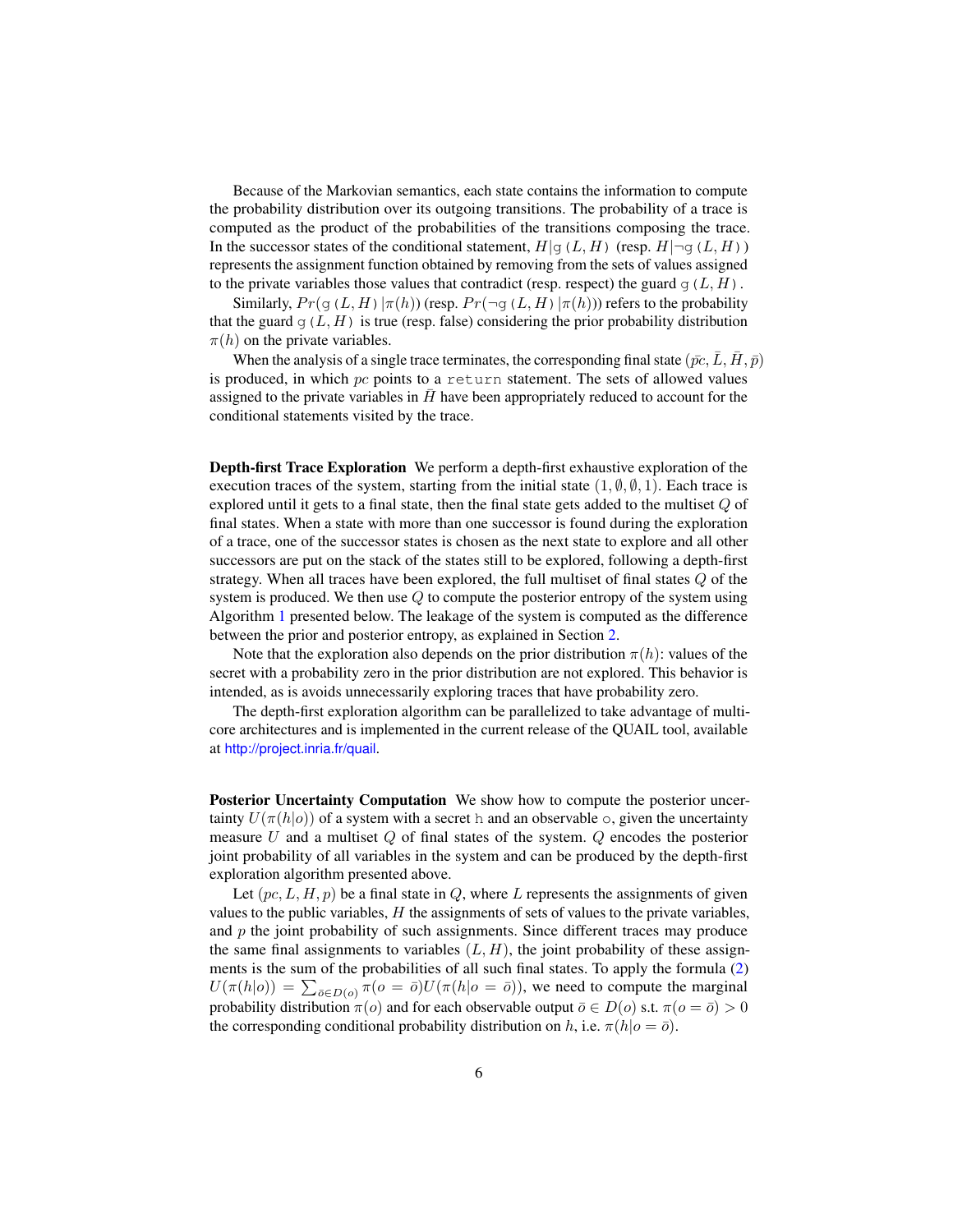**Data:** uncertainty measure  $U$ , multiset  $Q$  of final states **Result:** posterior uncertainty  $U(\pi(h|o))$ 1 Initialize  $\pi(o)$  and all  $\pi(h, o = \overline{o})$  to zero; 2 forall the  $s = (pc, L, H, p) \in Q$  do 3 | Let  $\bar{o} = L(o), \{k_1, ..., k_n\} = H(h);$ 4 Set  $\pi(o = \overline{o}) \leftarrow \pi(o = \overline{o}) + p;$ 5 **for**  $i = 1...n$  do 6  $\Box$  Set  $\pi(h = k_i, o = \overline{o}) \leftarrow \pi(h = k_i, o = \overline{o}) + p/n;$  $7$  end <sup>8</sup> end 9 For each  $\bar{o} \in D(o)$  let  $\pi(h|o = \bar{o}) \leftarrow \pi(h, o = \bar{o})/\pi(o = \bar{o});$ 10 Return  $U(\pi(h|o)) = \sum_{\bar{o} \in D(o)} \pi(o = \bar{o}) U(\pi(h|o = \bar{o}))$ 

Algorithm 1: Posterior uncertainty computation

<span id="page-6-0"></span>Algorithm [1](#page-6-0) computes  $\pi(o)$  and each  $\pi(h|o = \overline{o})$  by analyzing a multiset of final states. For each state  $(pc, L, H, p)$  the value of the observable variable  $\circ$  and set of values of the secret variable h are analyzed (lines 2-8). The probability of observing the value  $\bar{o}$ of the observable variable in the state is increased by  $p$  (line 4), and the probability of observing each of the n values of the secret variable conditioned on  $\bar{o}$  is increased by  $p/n$  (line 6). Finally, the probability on each subdistribution  $\pi(h, o = \overline{o})$  is normalized to 1 by dividing it by  $\pi(o = \overline{o})$  to obtain the conditional probability  $\pi(h|o = \overline{o})$  (line 9) since  $P(X|Y) = \frac{P(X,Y)}{P(Y)}$ .

<span id="page-6-1"></span>**Theorem [1](#page-6-0).** *Algorithm 1 terminates and outputs the posterior uncertainty*  $U(\pi(h|o))$ *of the posterior distribution represented by* Q*.*

#### 3.2 LeakWatch

LeakWatch [\[13\]](#page-17-6) estimates the leakage of a Java program with secrets and observations by running it several times for each possible value of the secret and inferring a probability distribution on the observations for each secret. The tool automatically terminates the analysis when the precision of the estimation is deemed sufficient, but different termination conditions can be used.

For small secrets, LeakWatch reliably computes leakage of complex Java programs with minimal interaction from the analyst. For larger secret, i.e. more than 10 bits, LeakWatch takes more time to return a value.

However, the user can decide an acceptable error level for the tool to reduce the computation time necessary to obtain an answer. Also, if the tool is terminated prematurely, it can still provide an answer, even if it will be potentially quite imprecise. This makes LeakWatch the only tool of the three considered that can always provide an answer in a time-limited scenario, since QUAIL and Moped-QLeak generate a leakage result only if they complete their execution.

Finally, LeakWatch provides many command-line options for tuning the analysis parameters. In particular, one of the options displays the current estimation of the leakage at regular intervals, which can be very useful when developing.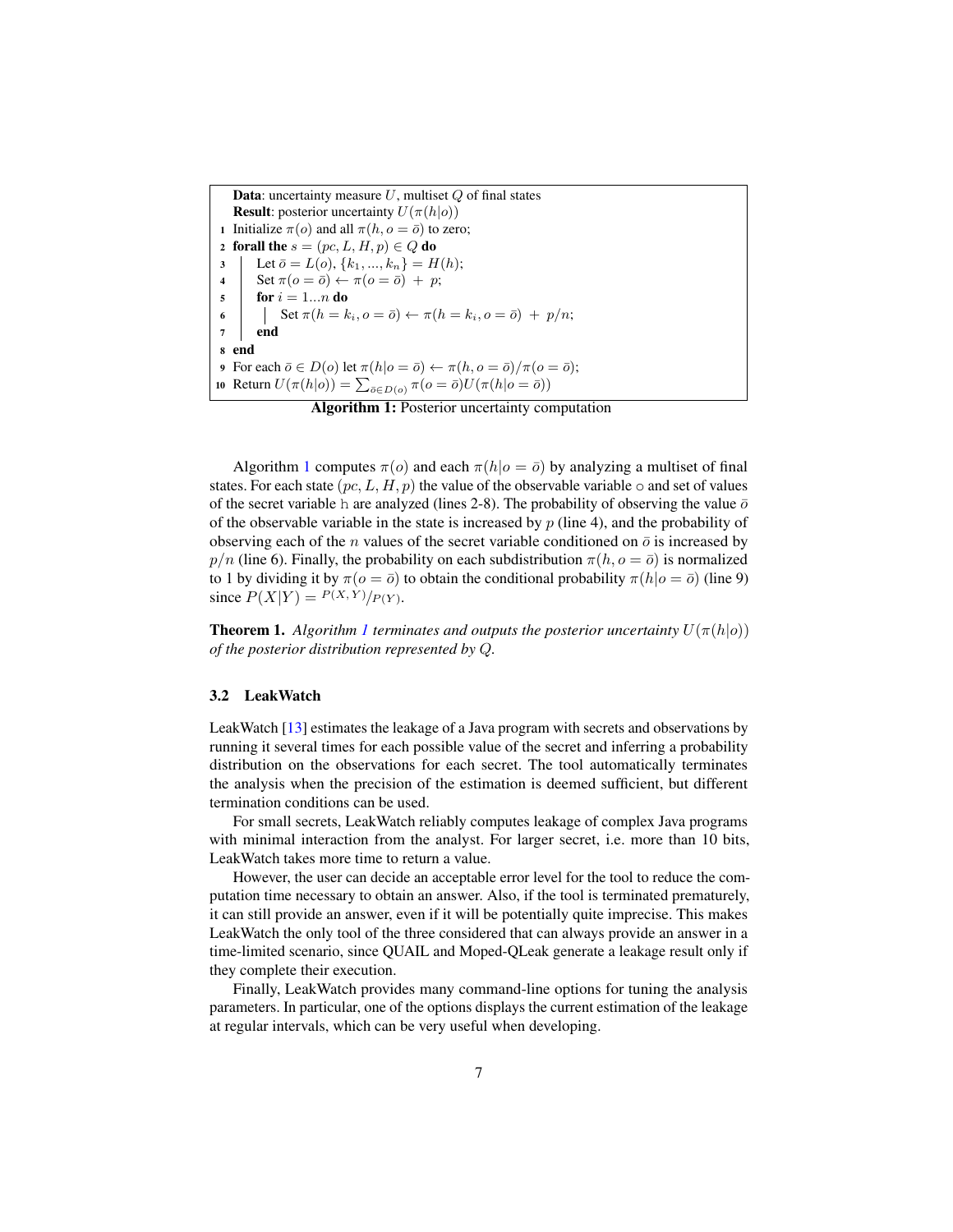Syntax and usage The syntax is the same as the Java language, with the additional commands secret (name, value) to declare a secret with a given name and value, and observe(value) to declare an observation of a given value. The analysis evaluates how much information leaks from the secret to the observable values. In particular, LeakWatch can compute leakage from a point of a program to another point of the program, and not necessarily from the start to the termination of the program.

To run LeakWatch, a Java programa annotated with secret and observable statements has to be compiled linking the LeakWatch library:

```
javac -cp leakwatch-0.5.jar:. MyClass.java
```
The tool is then run passing the name of the compiled class as a parameter:

java -jar leakwatch-0.5.jar MyClass

We have used the  $-n$  parameter to fix the number of executions of the program when we experimented with different precisions and computation times. Normally LeakWatch determines automatically when it has run enough executions. The tool returns its leakage estimate for the Java program.

#### 3.3 Moped-QLeak

Moped-QLeak [\[11\]](#page-17-7) uses the Moped tool [\[16\]](#page-17-11) to compute a symbolic Algebraic Decision Diagram (ADD) representation of the *summary* of a program, which contains the relation between the inputs and outputs of the program. Moped-QLeak then computes Shannon or min-entropy leakage from this ADD representation using two algorithms introduced by the authors. To obtain the ADD representation of the program, Moped basically performs a fix-point iteration.

Moped's ability to build a symbolic representation of a program depends on the program's complexity. When such representation is computed, Moped-QLeak computes the information leakage with a small time overhead. On the other hand, some programs are not easy to reduce to a symbolic representation, and in this case Moped-QLeak's computation does not terminate within a reasonable time.

The ADD-based representation of probability distributions in Moped-QLeak allows the tool to model examples with large secret and observation spaces. In particular, the authors test it with 32-bit secrets and observables, whereas QUAIL's computation time tends to be exponential in the size of the observables and LeakWatch's in the size of the secret. This suggests that the ADD approach is a key improvement on the state of the art, allowing the analysis tools to analyze off-the-shelf programs using 32- and 64-bit variables.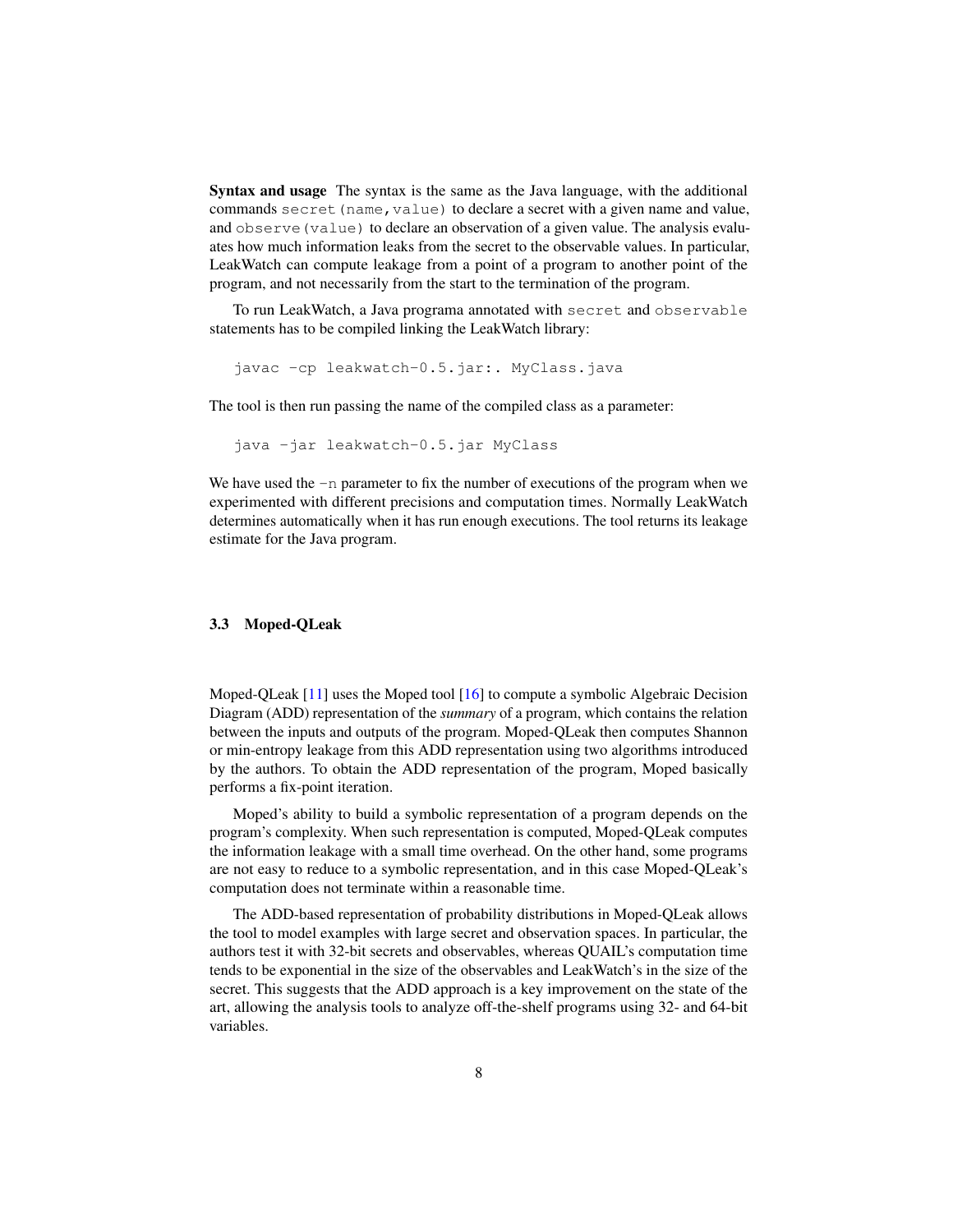#### 3.4 Syntax and usage

The tool analyzes programs written in a variant of Moped's Remopla language. We provide here a simplified version of the syntax used by Moped-QLeak.

```
stmt ::= skip ; | ident = exp; | pchoice (::prob->stmt)^{+} choicep
         | do :: exp \rightarrow stmt :: else \rightarrow stmt od
         | if :: exp \rightarrow stmt :: else -> stmt fi
```
The  $if$  and  $do$  constructs from Remopla, originally non-deterministic, have been made deterministic in this version. The language has also been enriched with a probabilistic choice operator, pchoice which allows the programmer to probablistically define the next statement (e.g. by giving a probability *prob* to each statement). Remopla supports loops, arrays and integers of arbitrary size. The language is normally used to encode systems for model checking against temporal logics.

The language does not provide constructs to declare secrets and observables, but assume that all global variables are at the same time secret and observable. More precisely, the initial values are considered as the input and the final values as the output. In practice, a variable is made secret by assigning it the same value in all final states.

Moped is executed on a Remopla file MyFile.rem by calling

mql -shannon MyFile.rem

where -shannon specifies that the tool will compute Shannon leakage. The tool returns the leakage value for the Remopla program.

# 4 Case Studies

We evaluate the three tools described in the previous Section with two scalable case studies. In order to compare them, we consider the following criteria:

Speed Evaluating the time required by the tool to provide a result; Accuracy Evaluating the precision of the result returned by the tool; Scalability Evaluating how the tool behaves on larger instances of the case studies; Usability Evaluating how easy it is for the user to model a case study in the language used by each tool and to run the analysis.

4.1 Case Study A: Smart Grids

A Smart Grid is an energy network where every node may produce, store and consume energy. Nodes are called *prosumers* (PROducer consSUMERS). The *Living Lab* demonstrator [\[21\]](#page-17-12) is an instance of such a prosumer, whose data can be ac-cessed online<sup>[2](#page-8-0)</sup>. The prosumers periodically negotiate with an aggregator in charge of balancing the consumption and production among several prosumers. Figure [2](#page-9-0) depicts a grid with 3 prosumers. Each prosumer declares its plan, that is, how much

<span id="page-8-0"></span><sup>&</sup>lt;sup>2</sup> [livinglab.fortiss.org](http://livinglab.fortiss.org)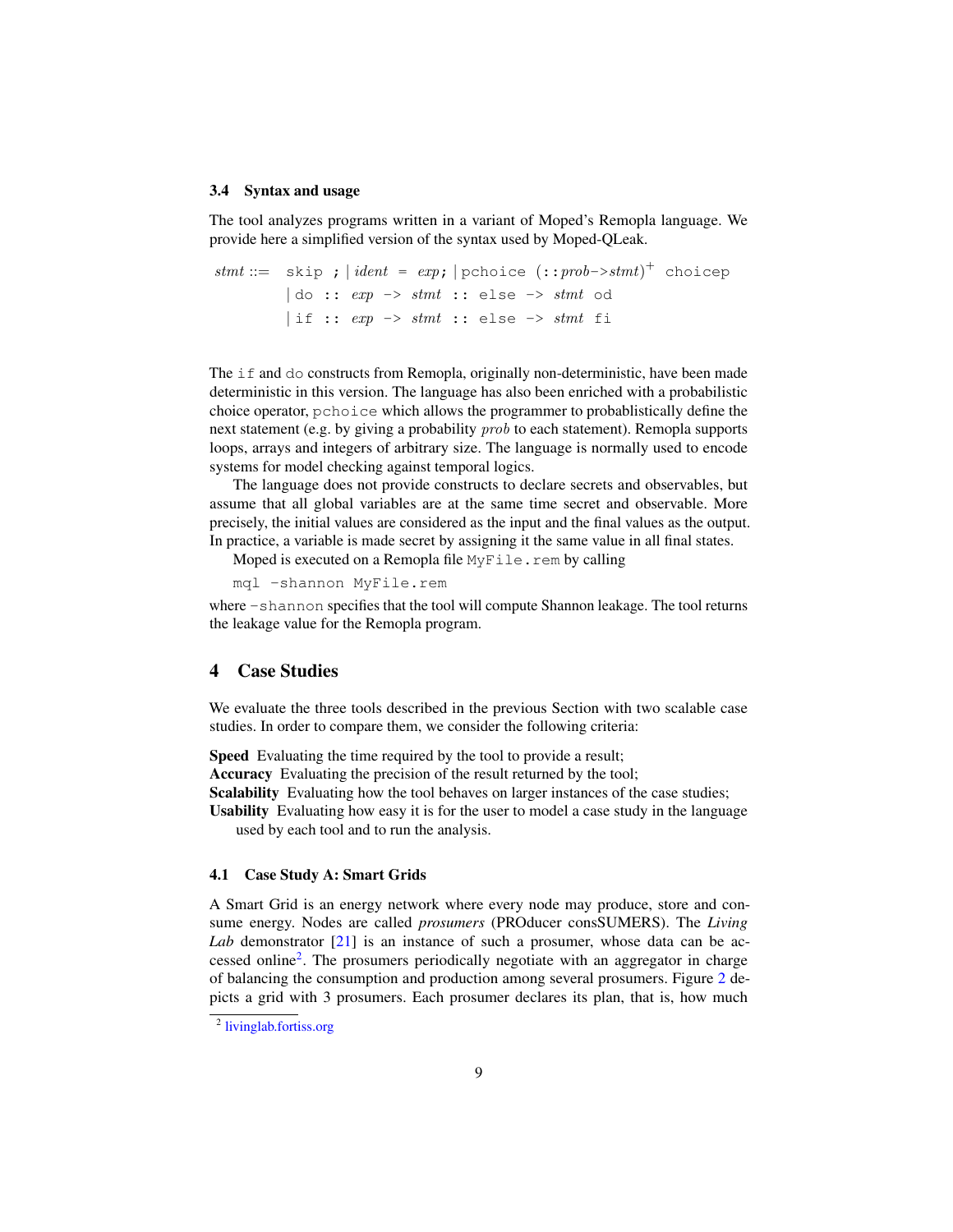it intends to consume or produce during the next period of time. The aggregator sends back a value indicating the excess of energy production or consumption. An excess of 0 indicates that the plans are feasible and terminates the negotiation. Otherwise, the prosumers adapt their plan accordingly and send the updated version.

<span id="page-9-0"></span>

Fig. 2: Smart grid overview

Smart grid and smart sensors raise several security and privacy concerns. The platform can ensure the information cannot flow directly between prosumers [\[10\]](#page-17-13). However, stability requires a feedback from the aggregator that potentially conveys infomation about other prosumer,

where only the software can limit information leakage. In general, knowing the consumption of a particular household may reveal some sensitive information about the house (presence of people in the house, type of electrical devices ...). Therefore, the consumption of a prosumer should remain secret. The privacy of a prosumer with respect to the aggregator can be ensured in several ways [\[28\]](#page-17-14). However, each prosumer receives some information about the consumption of other prosumers through the excess value sent back by the aggregator.<br>
An attacker might use the information obtained through houses wrt size

the grid in order to decide whether a given house is occupied or not. In our scenario, we assume different types of houses with different consumptions. Each house is modeled by a private boolean value, which is true if the house is occupied. An occupied house consumes a fixed amount of energy,

| Table 1: Consumption of |  |
|-------------------------|--|
| houses wrt size         |  |

<span id="page-9-1"></span>

| <b>Size</b> | Case A Case B |   |
|-------------|---------------|---|
| Small       |               |   |
| Medium      | 2             | 3 |
| Large       | 3             |   |

according to its type. An empty house does not consume anything. Table [1](#page-9-1) presents how much a given house consumes, in two different cases that we consider.

For this experiment, we assume that the attacker observes the global consumption of the quarter. We consider different targets for the attack and thus different secrets. Either the attacker targets a single house of a given type (i.e. S, M or L) and only the bit corresponding to the presence in that house is secret, or the attacker wants to obtain informations about all the houses and the whole array of bits indicating the presence in each house is secret.

*Usability* We model the above scenario in the three tools. We consider two versions depending on the target. When targeting all the houses, the secret is an array of boolean.

When targeting a single house, the secret is a single boolean, which is of course supported by all the tools. However, the presence in the other houses is not a secret, but still an unknown and unobservable input of the program. In QUAIL, the  $\pi$ ivate keyword allows the programmer to declare directly such variables. With LeakWatch, we chose these values randomly but do not declare them as secret. In Moped-QLeak, we choose these values randomly, as in LeakWatch.

The first two columns indicate the case, as presented in Table [1](#page-9-1) and the number of houses in the model. For a model with N houses, there are  $N/3$  houses of each type. The columns S, M and L indicates the leakage of the variable representing the presence in a house of the corresponding type. The column "Global leakage" contains the leakage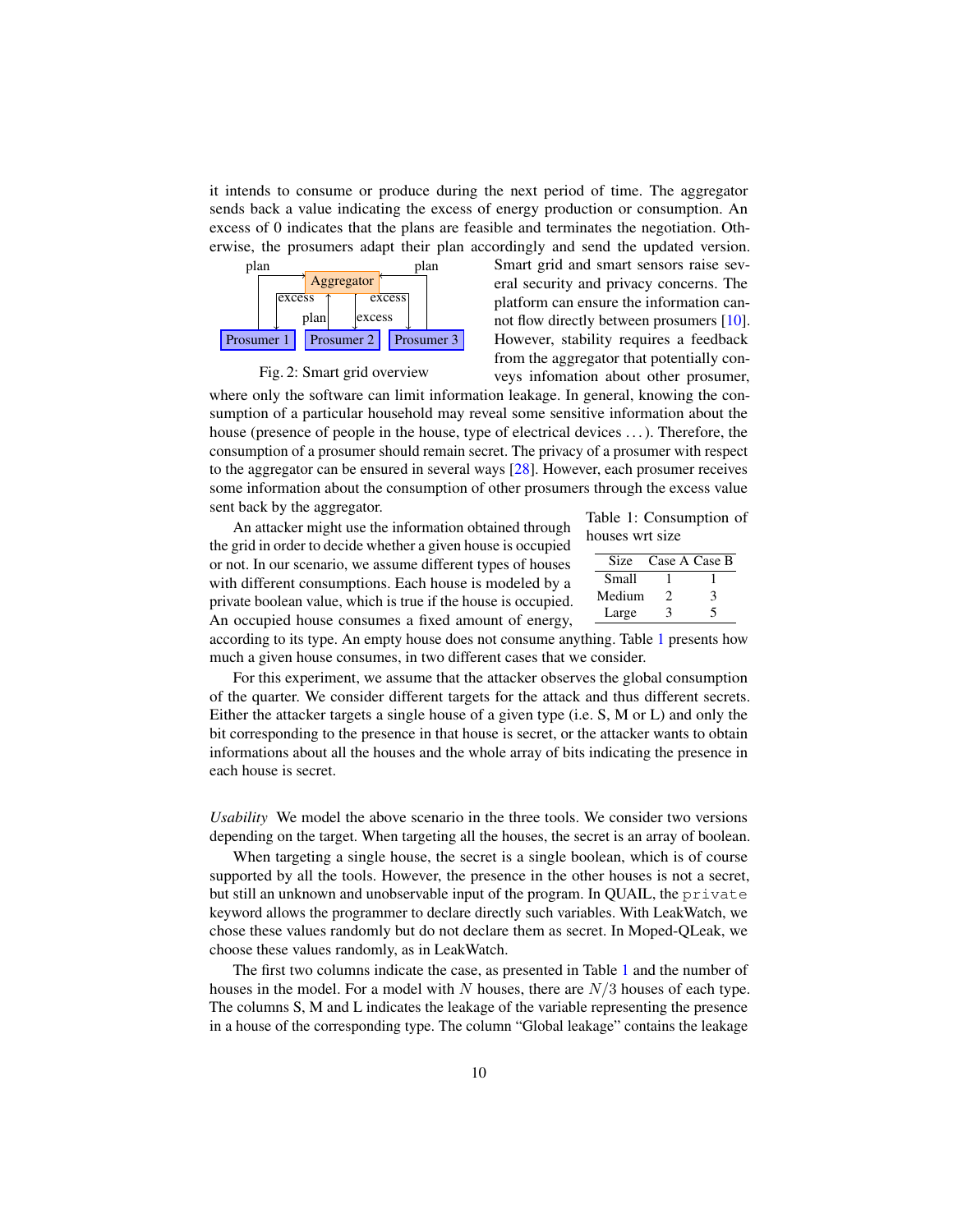of the whole array of presence information bits and the column "Global leakage/bit" indicates the average leak per bit of secret.

> Table 3: Time to compute or approximate the leakage for a large

<span id="page-10-0"></span>Table 2: Leakage of presence information through the global consumption

|   | uit giobai consumption |   |   |   |                                   |                     | house |    |                           |                |
|---|------------------------|---|---|---|-----------------------------------|---------------------|-------|----|---------------------------|----------------|
|   |                        |   |   |   | Nb of Single house leakage Global | Global              |       |    |                           |                |
|   | Case Houses            | S | M | L |                                   | leakage leakage/bit |       |    | Case House Time Time Time |                |
| A | 3                      |   |   |   | 0.7500 0.7500 0.7500 2.7500       | 0.9166              |       | Nb | <b>OUAIL LW</b>           | mgl            |
|   |                        |   |   |   |                                   |                     | A     | 3  | 0.1s                      | $0.3s$ $0.02s$ |
| A | 6                      |   |   |   | 0.0688 0.1466 0.2944 3.4210       | 0.5701              |       |    |                           |                |
| A | 9                      |   |   |   | 0.0214 0.0768 0.1771 3.7363       | 0.4151              | A     | 6  | 0.3s                      | $0.3s$ $0.02s$ |
|   |                        |   |   |   |                                   |                     | A     | 9  | 0.6s                      | $0.4s$ $0.02s$ |
| A | 12                     |   |   |   | 0.0135 0.0544 0.1273 3.9479       | 0.3289              | А     | 12 | 1.6s                      | $0.4s$ $0.03s$ |
| B | 3                      |   |   |   | 1.0000 1.0000 1.0000 3.0000       | 1.0000              |       |    |                           |                |
|   |                        |   |   |   |                                   |                     | B     | 3  | 0.2s                      | $0.3s$ $0.02s$ |
| B | 6                      |   |   |   | 0.1965 0.1965 0.3687 4.0243       | 0.6707              | B     | 6  | 0.3s                      | $0.5s$ $0.02s$ |
| B | 9                      |   |   |   | 0.0241 0.0808 0.2062 4.3863       | 0.4873              |       |    |                           |                |
| B |                        |   |   |   | 0.0074 0.0510 0.1443 4.6064       | 0.3838              | B     | 9  | 0.6s                      | $0.4s$ 0.02s   |
|   | 12                     |   |   |   |                                   |                     | в     | 12 | 1.7s                      | $0.4s$ $0.03s$ |
|   |                        |   |   |   |                                   |                     |       |    |                           |                |

In Case B with only 3 houses, the presence information can be deduced from the global consumption information, which is indicated by a leakage of 1 for each presence bit. Otherwise, the average leakage per bit from a global attack is more important that the information obtained by focusing on a single house. This means than obtaining information about the whole array, for instance the number of occupied houses, is easier than obtaining information about a single bit, i.e. presence information of a single house. In both cases, the leakage, and thus the loss of anonymity of prosumers, diminishes when the number of houses increases.

*Speed* In Table [3](#page-10-0) we show the time needed by QUAIL, LeakWatch and Moped-QLeak for computing the leakage of the presence information in a house of size L. Moped-QLeak takes around 20ms to compute this value, LeakWatch takes between 300 and 500 ms and QUAIL takes between 100 and 1700 ms, depending on the size of the model. Furthermore, Moped-QLeak and QUAIL compute the exact leakage value, whereas LeakWatch computes an approximation. For a more precise comparison, we need to take precision into account.

<span id="page-10-1"></span>Table 4: Average relative error over 100 runs and computation time for analyzing with LeakWatch the leakage of the presence in a large house within 12 houses in Case B.

| <b>Simulations</b> |        |                                   |                       | $mq1$ Default 1000 2000 QUAIL 5000 10000 20000 50000 |                             |                        |  |
|--------------------|--------|-----------------------------------|-----------------------|------------------------------------------------------|-----------------------------|------------------------|--|
| Error              |        | $0\%$   14.0\% 10.4\% 6.4\%   0\% |                       |                                                      | $\vert$ 4.8% 2.8% 2.1% 1.4% |                        |  |
| Time               | 0.031s |                                   | 0.4s $0.7s$ 1.0s 1.7s |                                                      |                             | 2.1s $3.7s$ 6.9s 16.6s |  |

*Accuracy* We compare QUAIL, LeakWatch and Moped-QLeak on computing the leakage of the presence information information of a single large house, in Case B. QUAIL takes 1.7s to compute the exact leakage. With the default parameters, LeakWatch takes 0.4s to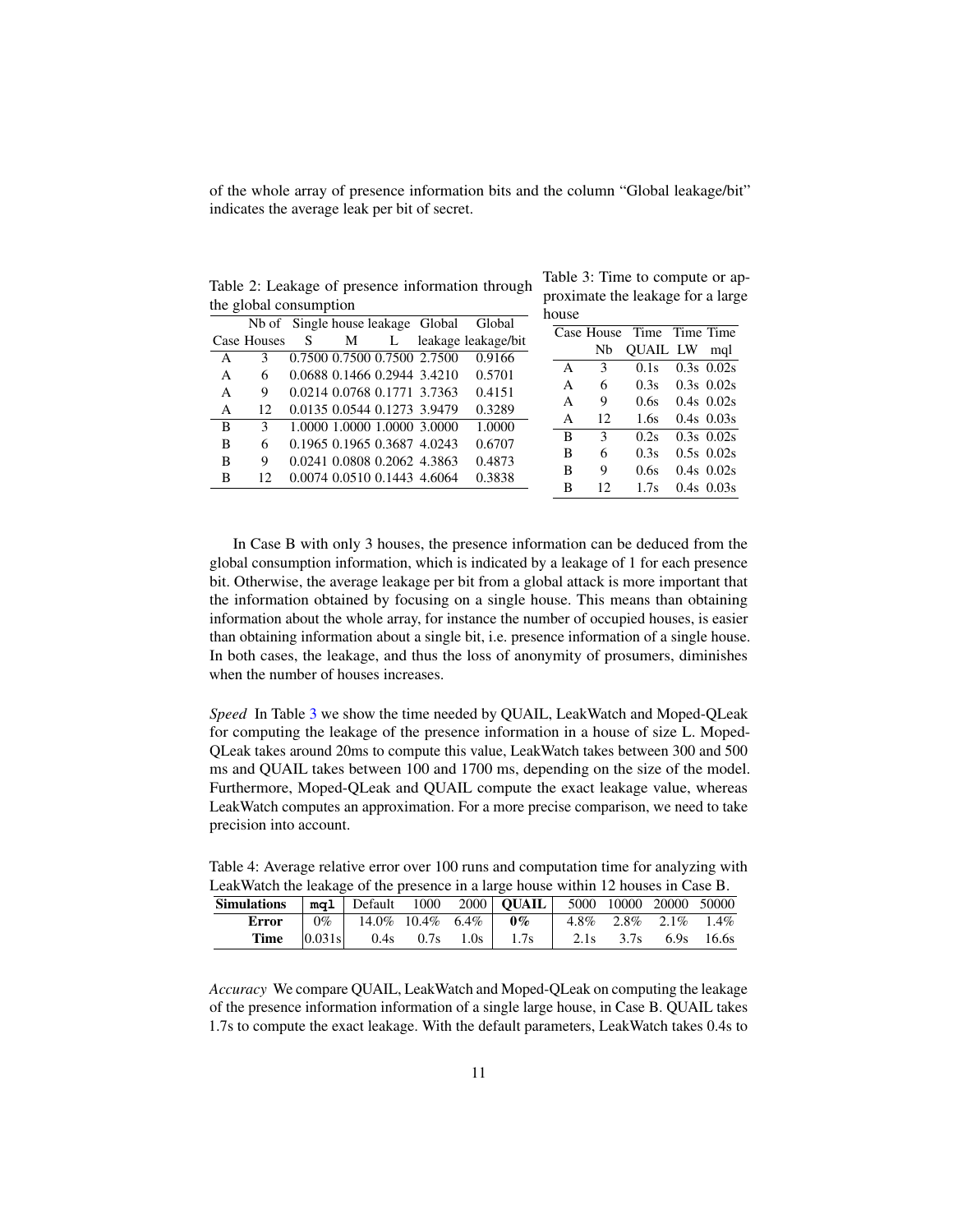compute an approximation with a relative error of 14% (average on 100 runs). It requires 500 to 700 simulations. To compare execution times with respect to errors, we did an additional experiment, where we requested LeakWatch to run more simulations. For each requested number of simulations we provide in Table [4](#page-10-1) the average relative error (over 100 runs) and the time needed for the computation. We see that for an equivalent amount of time, LeakWatch provides a result with a relative error of 4 to 6%, whereas QUAIL returns the exact result. Moped-QLeak is the fastest and most precise.

*Scalability* Finally, we evaluate the scalability of the tools by increasing the number of houses until the analysis time reaches 1 hour. For this experiment, we try to evaluate the leakage of the presence information, in Case B, for a single house of size L (1 bit of secret), or for all the houses simultaneously (N bit of secret). The results are shown in

|             | Table 5: Maximal size analyzable |  |  |
|-------------|----------------------------------|--|--|
| in one hour |                                  |  |  |

<span id="page-11-0"></span>

| Target              | LW | QUAIL mql |     |
|---------------------|----|-----------|-----|
| L-size house 150000 |    | 27        | 234 |
| All houses          | 15 | 12        | 150 |

Table [5.](#page-11-0) We see that LeakWatch can handle a very large number of houses when computing the leakage from a small secret, but is not much more scalable than QUAIL with a large secret. Recall that LeakWatch provide an approximation of the leakage, whereas QUAIL and Moped-QLeak provide the exact value. Moped-QLeak scales relatively well with both a small and a large secret to analyze.

#### 4.2 Case Study B: Voting Protocols

In an election, each voter is called to express his preference for the competing candidates. The *voting system* defines the way the voters express their preference: either on paper in a traditional election, or electronically in e-voting. After the votes have been cast, the *results* of the vote are published, usually in an aggregated form to protect the anonymity of the voters. Finally, the winning candidate or candidates is chosen according to a given *electoral formula*.

In this section we present two different typologies of voting, representing two different ways in which the voters can express their preference: in the *Single Preference* protocol the voters declare their preference for exactly one of the candidates, while in the *Preference Ranking* protocol each voter ranks the candidate from his most favorite to his least favorite.

Single Preference The Single Preference protocol typology models all electoral formulae in which each of the  $N$  voters expresses one vote for one of the  $C$  candidates, including plurality and majority voting systems and single non-transferable vote [\[23\]](#page-17-15). The votes for each candidate are summed up and only the results are published, thus hiding information about which voter voted for which candidate. The candidate or candidates to be elected are decided according to the electoral formula used.

The secret is an array of integers with a value for each of the  $N$  voters. Each value is a number from 0 to  $C - 1$ , representing a vote for one of the C candidates. The observable is an array of integers with the votes obtained by each of the C candidates.

<span id="page-11-1"></span>The protocol is simple, and its information leakage can be computed formally, as shown by the following lemma: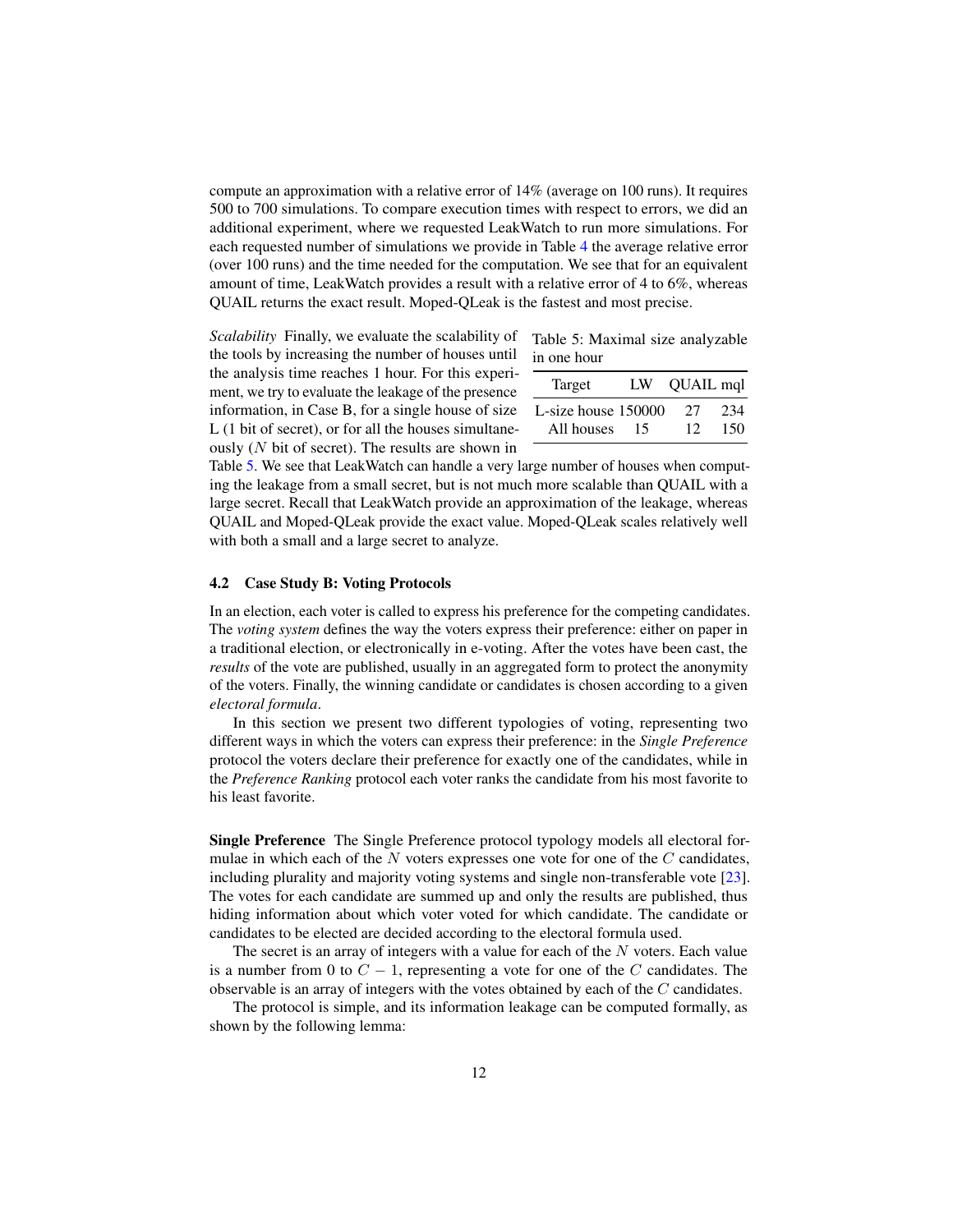Lemma 1. *The information leakage for the Single Preference protocol with* n *voters and* c *candidates corresponds to*

$$
- \sum_{k_1 + k_2 + \ldots + k_c = n} \frac{n!}{c^n k_1! k_2! \ldots k_c!} \log_2 \left( \frac{n!}{c^n k_1! k_2! \ldots k_c!} \right)
$$

The proof for Lemma [1](#page-11-1) is in the Appendix. While the lemma provides a formula to "manually" compute the leakage, it is very hard to find such a formula for an arbitrary process. Therefore automated tools should be employed.

Preference Ranking The Preference Ranking protocol typology models all electoral formulae in which each of the  $n$  voters expresses an order of preference of the  $c$  candidates, including the alternative vote and single transferable vote systems [\[23\]](#page-17-15). In the Preferential Voting protocol the voter does not express a single vote, but rather a ranking of the candidates; thus if the candidates are A, B, C and D the voter could express the fact that he prefers B, then D, then C and finally A. Then each candidate gets  $c$  points for each time he appears as first choice,  $c - 1$  points for each time he appears as second choice, and so on. The points of each candidate are summed up and the results are published.

The secret is an array of integers with a value for each of the  $N$  voters. Each value is a number from 0 to  $C! - 1$ , representing one of the possible C! rankings of the C candidates. The observable is an array of integers with the points obtained by each of the C candidates. The full model for this protocol is shown in the Appendix due to space constraints.

SP Candidates 2 3 4 5 6 Voters 3 60.4 % 65.7 % 69.0 % 71.3 % 73.0 % 4 50.8 % 56.5 % 60.2 % 62.9 % 64.9 % PR Candidates 2 3 4 Voters 3 60.4 % 61.9 % 62.0 % 4 50.8 % 51.0 % timeout

5 44.0 % 43.4 % timeout 6 38.9 % 37.9 % timeout

5 44.0 % 49.6 % 53.5 % 56.4 % 58.6 % 6 38.9 % 44.4 % 48.3 % 51.2 % 53.5 %

<span id="page-12-0"></span>Table 6: Voting protocols: percent of secret leaked by Single Preference (on the left) and Preference Ranking (on the right)

#### Experimental Results

*Usability* We model the two voting systems, where the secret is the votes, and the observable the results. In single preference voting, the secret is an array of integer that represent individual votes. The range of this integer corresponds to the number of candidate. In QUAIL, it is possible to declare the range of a secret integer. In LeakWatch, each vote is drawn uniformly in the valid values and then declared secret. In Moped-QLeak, this case requires more work. The range of a secret integer depends on the chosen size bits. A special variable, out of domain, is set to true if one of the votes is not in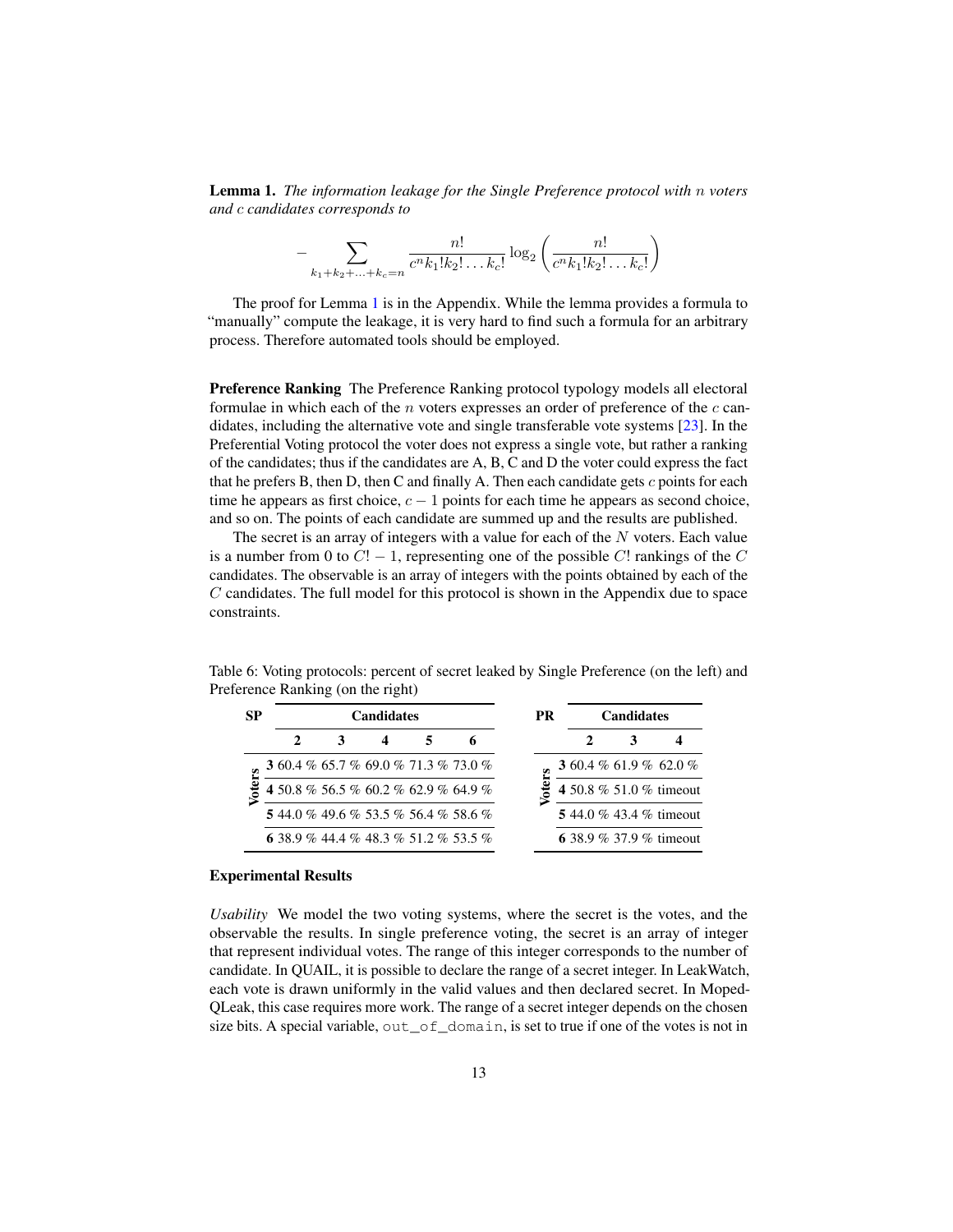the valid range and the corresponding input is not considered. Furthermore, when using this variable, it's not possible to use local variables, which complicates the modeling.

For the Preferential Voting, we were not able to produce a Moped-QLeak program that terminates. We suspect that Moped is unable to compute a symbolic representation of the Preferential Voting protocol due to its inherent complexity. Indeed, this program decodes an integer betwen 0 and the factorial of the number of candidates into a sorted list of the candidates, to assign the corresponding points to the candidates.

<span id="page-13-0"></span>Table 7: Percent error of the leakage obtained by LeakWatch relatively to the exact value for Single Preference (on the left) and Preference Ranking (on the right)

| SP | <b>Candidates</b> |   |  |  |                                        |  | РR | <b>Candidates</b> |                               |  |  |
|----|-------------------|---|--|--|----------------------------------------|--|----|-------------------|-------------------------------|--|--|
|    |                   | 3 |  |  |                                        |  |    |                   |                               |  |  |
|    |                   |   |  |  | 3 -3.8 % -3.7 % -3.2 % -2.8 % -2.2 %   |  |    |                   | 3 -3.8 $%$ -2.6 $%$ timeout   |  |  |
|    |                   |   |  |  | 4 -5.1 % -3.7 % -2.6 % -2.3 % -2.1 %   |  | ే  |                   | 4 -5.1 % -2.6 % timeout       |  |  |
|    |                   |   |  |  | 5 -5.0 % -3.2 % -2.6 % -2.2 % -1.9 %   |  |    |                   | 5 -5.0 $\%$ -2.2 $\%$ timeout |  |  |
|    |                   |   |  |  | 6 -5.1 % -3.2 % -2.4 % timeout timeout |  |    |                   | $6 - 5.1$ % timeout timeout   |  |  |

*Accuracy* Table [6](#page-12-0) shows the percentage of the secret leaked by the Single Preference and Preference Ranking protocols for different numbers of voters and candidates. We note that the results for 2 candidates are identical, since in this case in both protocols the voters can vote in only 2 different ways. The results obtained for Single Preference are correct with respect to the formula stated in Lemma [1.](#page-11-1) The table shows that the Single Preference protocol leaks a greater percentage of its secret than the Preference Ranking protocol.

<span id="page-13-1"></span>Table 8: Time in seconds needed to compute the leakage for Single Preference with QUAIL (left), LeakWatch (middle) and Moped-QLeak (right). Timeout is set to one hour.

| <b>SP</b><br><b>Candidates</b> |  |  |     |                         | SP                       | <b>Candidates</b>         |    |             |                      |     |                             | <b>Candidates</b> |                       |  |           |  |  |
|--------------------------------|--|--|-----|-------------------------|--------------------------|---------------------------|----|-------------|----------------------|-----|-----------------------------|-------------------|-----------------------|--|-----------|--|--|
| <b>OUAIL</b>                   |  |  | 2 3 | $\overline{\mathbf{4}}$ | 5                        | 6                         | LW | $2 \quad 3$ | $\overline{4}$       |     | 6                           | SP<br>mgl         |                       |  | 2 3 4 5 6 |  |  |
|                                |  |  |     |                         | <b>3</b> 0.2 0.3 0.4 0.5 | 0.8                       |    |             | <b>3</b> 0.4 0.8 2.5 | 6.9 | 19.1                        |                   | 3 0.8 0.8 0.9 1.0 1.1 |  |           |  |  |
| <b>Voters</b>                  |  |  |     | 4 0.3 0.5 1.0           | -1.6                     | 2.7                       |    |             |                      |     | 4 0.5 2.4 14.1 64.6 232.3   | e                 | 4 0.9 0.5 0.9 1.2 1.6 |  |           |  |  |
|                                |  |  |     |                         |                          | 5 0.3 0.9 2.5 6.8 13.3    |    |             |                      |     | 5 0.7 8.1 81.6 549.4 2688.3 |                   | 5 1.0 1.1 1.2 6.8 2.7 |  |           |  |  |
|                                |  |  |     |                         |                          | 6 0.5 2.8 13.3 56.7 214.4 |    |             | 6 1.1 29.0 481.6     | tο  | to                          |                   | 6 1.1 1.2 1.6 2.5 4.6 |  |           |  |  |

Table [7](#page-13-0) shows the percent error of the leakage value obtained with LeakWatch. Indeed, LeakWatch computes an approximation of the leakage based on simulation,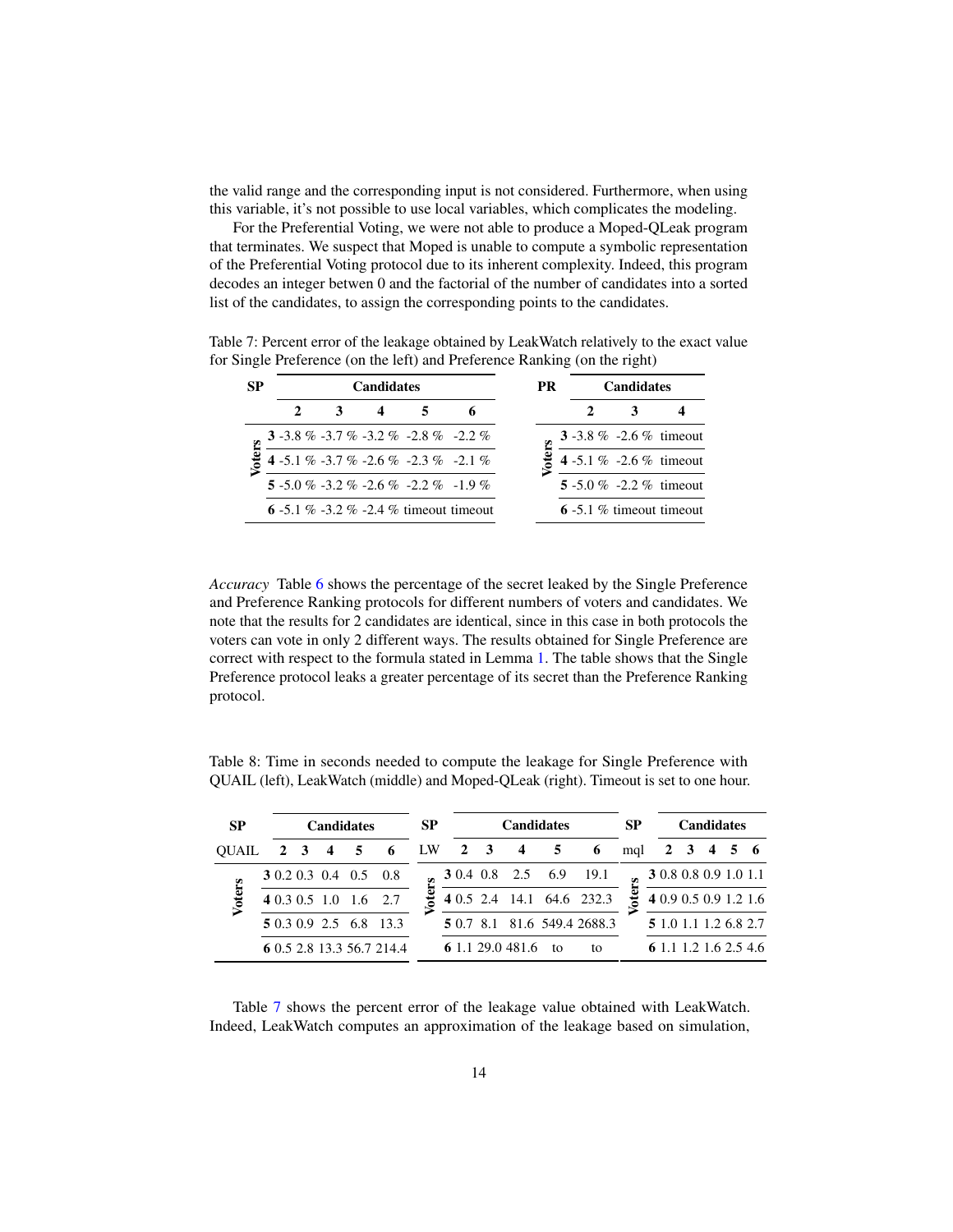whereas QUAIL and Moped-QLeak compute the exact value. Furthermore, the leakage computed by LeakWatch for a given program may change at each invocation of the tool, because LeakWatch samples random executions. Here, LeakWatch slightly underestimates the leakage, by 2 to 5%.

*Speed* We compare the execution time of the three tools in Table [8](#page-13-1) for Single Preference and in Table [9](#page-14-0) for Preference Ranking. These execution times have been obtained on a laptop with a i7 quad-core running at 3.3GHz and 16GB of RAM. The results show that QUAIL is significantly faster than LeakWatch on these examples. This shows that QUAIL performs better than LeakWatch with large secrets, in line with previous results [\[5\]](#page-16-3). For single preference, Moped-QLeak clearly outperforms QUAIL on large examples. The results for Moped-QLeak in the preferential voting case studies are missing from Table [9](#page-14-0) because the tool did not terminate in this case study, even with the smallest instance of 2 voters and 2 candidates.

<span id="page-14-0"></span>Table 9: Time in seconds needed to compute the leakage for Preference Ranking with QUAIL (on the left) and LeakWatch (on the right). Timeout is set to one hour.

| <b>PR</b> | <b>Candidates</b> |                             |                           | PR.                       |    |  |              | <b>Candidates</b> |                             |  |  |
|-----------|-------------------|-----------------------------|---------------------------|---------------------------|----|--|--------------|-------------------|-----------------------------|--|--|
| QUAIL     |                   | $\overline{2}$              | $\overline{\phantom{a}3}$ |                           | LW |  | $\mathbf{z}$ | 3                 |                             |  |  |
|           |                   |                             | 30.320                    | 89.4                      | ی  |  |              |                   | <b>3</b> 0.4 13.7 timeout   |  |  |
| Voters    |                   | 4 0.4                       | 9.0                       | timeout                   |    |  |              |                   | 4 0.5 121.0 timeout         |  |  |
|           |                   |                             |                           | <b>5</b> 0.7 76.7 timeout |    |  |              |                   | <b>5</b> 0.8 1267.3 timeout |  |  |
|           |                   | <b>6</b> 1.1 2987.8 timeout |                           |                           |    |  |              |                   | 6 1.2 timeout timeout       |  |  |

*Scalability* Concerning the Scalability, we see that QUAIL and Moped-Qleak are more scalable than LeakWatch, since the latter times out in Tables [8](#page-13-1) and [9.](#page-14-0) For Single Preference, QUAIL stops at 7 voters and 6 candidates, due to an error. Moped-QLeak finished with 12 voters and 6 candidates but returned  $-\text{inf}$  as leakage value, instead of 11. With 9 voters and 6 candidates, the result has approximately 1 bit of errors. Therefore, we conjecture that the  $-\text{inf}$  value is a precision error. On these examples, no tool seems to be much more scalable than the others, due to various reasons.

# 5 Conclusions

In this paper, we provided two scalable case studies for the leakage computation and used them for comparing the existing tools able to perform such an approximation. We have compared the state of the art in information leakage tools – LeakWatch, QUAIL and Moped-QLeak – on their speed, accuracy, scalability and usability in addressing the case studies. We summarize here our observations and experience with the tools.

*Speed* Concerning the execution time, Moped-QLeak is usually the fastest tool in providing an exact result. However, in the preferential voting example Moped-QLeak was unable to terminate its analysis in less than one hour even for the smallest instances of the problem. We can note that LeakWatch is faster than QUAIL on small secrets (e.g.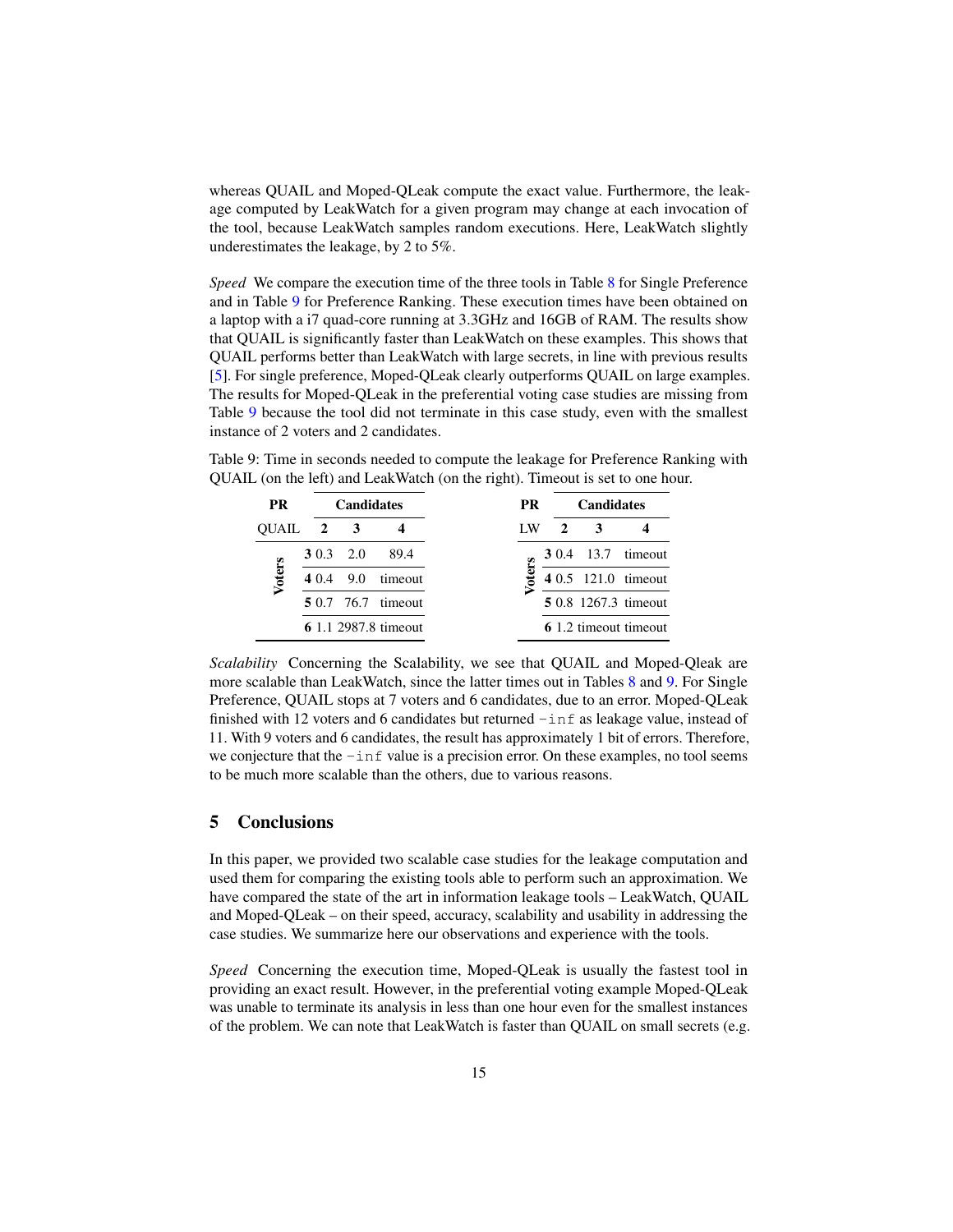1 bit) but QUAIL outperforms LeakWatch on larger secrets. Finally, LeakWatch is very fast on small secrets, but its result and evaluation of the system (presence or absence of leakage) tends to change between different executions of the tool.

*Accuracy* The tool giving the most accurate result is QUAIL because it supports arbitrary precision. LeakWatch provides an approximated result and therefore is imprecise by definition. Moped-QLeak does not implement arbitrary precision analysis, and consequently suffers from approximation errors. For instance, we found an error in the order of 1 bit on the majority voting protocol with 9 voters and 6 candidates, for which we have the exact result. Also, for the same protocol with 12 voters and 6 candidates Moped-QLeak reported a leakage of negative infinity bits, which we conjecture is caused by approximation and division-by-zero errors in the computation.

*Scalability* For small secrets, LeakWatch scales better than the other tools analyzed. In the Smart Grid case study, we managed to analyze the leakage for an aggregation of 150000 houses in less than one hour. However, this result has to be balanced with the fact the returned result is obtained statistically, and varies from one execution to the other.

For large secrets, the winner is Moped-QLeak, as it scales much better than QUAIL on the Smart Grid case study. However, for the voting protocol, QUAIL manages to analyze only two voters less than Moped-QLeak (6 against 8), before approximation issues make Moped-QLeak's results incorrect.

*Usability* Since all the tools studied here are academic tools who are still in their early years, usability is not necessarily the main concern of their developers. However, we have found some important discrepancies in this area.

The most usable tool is LeakWatch, especially if the program to analyze is already written in Java. In that case, it is sufficient to annotate the program in order to declare the secrets and the observable values. Furthermore, LeakWatch has a command line option to display the current results based on the traces collected so far, which is convenient when the analysis time is very long.

QUAIL has its own language, which is an imperative WHILE language with arrays and constants. QUAIL allows the explicitly declaration of variables as observable, public, private or secret, with a specific range of allowed values. Furthermore, QUAIL has a command-line option to change the values of constants declared in a program, which comes in handy when performing batch experimentation.

Using Moped-QLeak has been more problematic because of some issues with the Remopla language.In particular, the range of the secrets cannot be determined, instead the program has to raise an out\_of\_domain exception when the values are not in the expected range. Also, all integer variables have the same length, defined in the DEFAULT\_INT\_BITS constant. Finally, some error messages are misleading, e.g. "The first computed value is not a constant." is output when a variable local to the main module is declared and the out  $of$  domain variable is used. This issue is undocumented.

To conclude, Moped-QLeak is the fastest tool, because it uses a suitable data structure (Algebraic Decision Diagrams) for representing the executions. However, this data structure may become a problem with complex program, as shown by the preference ranking example, which Moped-QLeak cannot analyze, contrarily to the other tools. The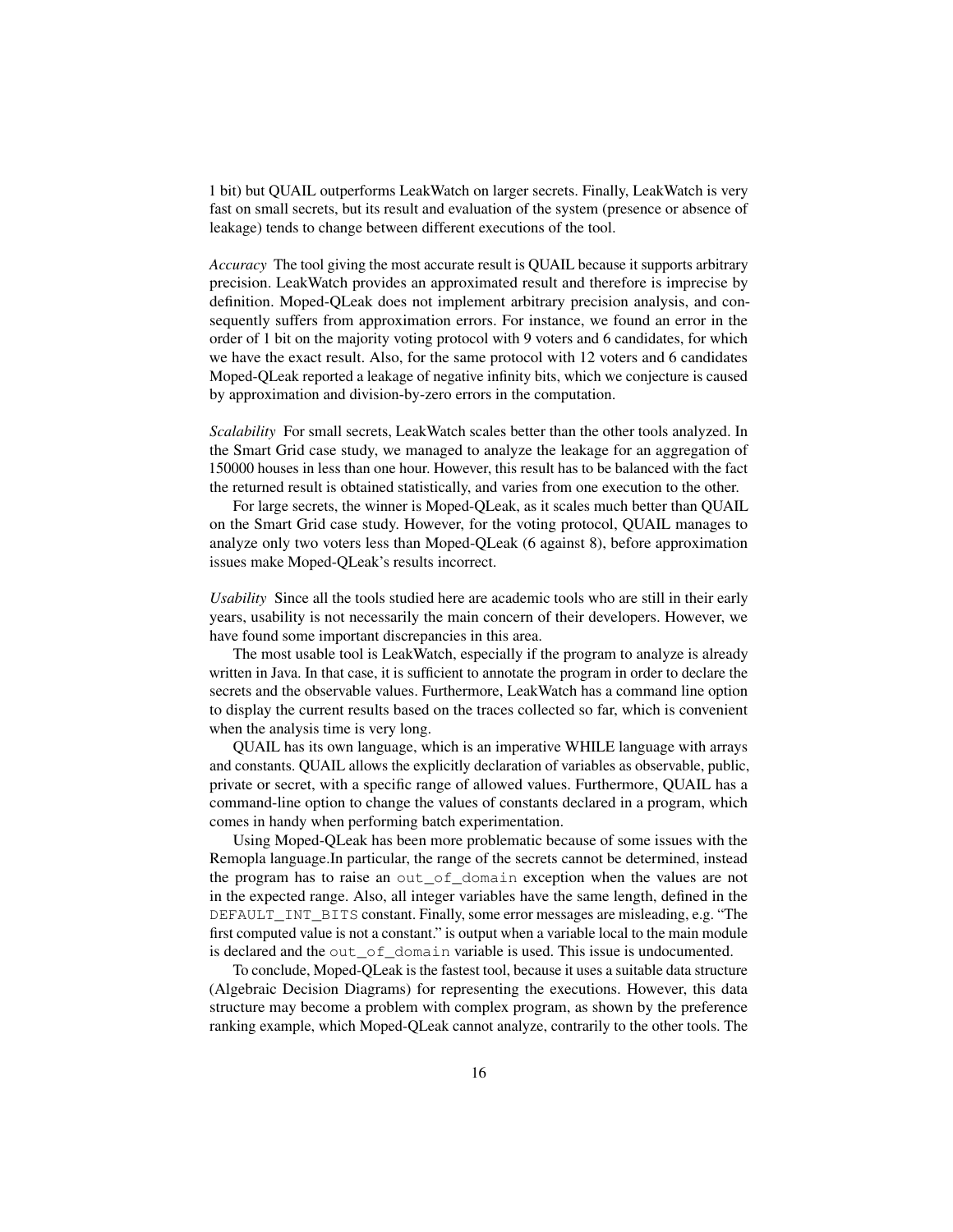other tools, QUAIL and LeakWatch are more usable. QUAIL, which also has its own dedicated language, provide some specific constructs for declaring the visibility and range of a variable. We believe that reimplementing QUAIL with a better data structure for probability distributions, like the ADDs used in Moped-QLeak, would provide a fast and usable tool for performing leakage analysis.

### 6 Related Tools

We discuss some security-related automated tools and their relation with the work presented in this paper.

The STA tool developed by Boreale et al. [\[7\]](#page-16-6) is similar in intent to the algorithms we propose, since it also uses symbolic trace analysis. More recent work by Boreale et al. [\[8\]](#page-16-7) introduces a semiring-based semantics able to perform compositional quantitative analysis of non-deterministic systems, but no tool is available at the moment.

Efficient tools have been developed by Phan and Malacaria for information-theoretical analysis of systems. The tools squifc  $[24]$ , QILURA  $[25]$ , and jpf-qif  $[26]$  use SMT solving to perform a symbolic analysis of C or Java code and to compute channel capacity of programs, where the channel capacity is the maximum information leakage achievable for any prior distribution over the secret and randomness of the system. Since the tools compute channel capacity and not Shannon leakage of randomized systems, they have not been included in our comparison.

McCamant et al. have obtained interesting results in detecting leakage of information by implicit flow by applying dynamic and quantitative taint analysis techniques [\[19,](#page-17-18)[22\]](#page-17-19). Again, their techniques have not been included in this evaluation since they do not compute information-theoretical leakage measures like Shannon and min-entropy leakage.

# References

- <span id="page-16-0"></span>1. M. S. Alvim, K. Chatzikokolakis, C. Palamidessi, and G. Smith. Measuring information leakage using generalized gain functions. In S. Chong, editor, *CSF*, pages 265–279, 2012.
- <span id="page-16-1"></span>2. M. Backes, G. Doychev, and B. Köpf. Preventing side-channel leaks in web traffic: A formal approach. In *NDSS*. The Internet Society, 2013.
- <span id="page-16-4"></span>3. F. Biondi, A. Legay, P. Malacaria, and A. Wasowski. Quantifying information leakage of randomized protocols. In R. Giacobazzi, J. Berdine, and I. Mastroeni, editors, *VMCAI*, 2013.
- <span id="page-16-5"></span>4. F. Biondi, A. Legay, B. F. Nielsen, P. Malacaria, and A. Wasowski. Information leakage of non-terminating processes. In Raman and Suresh [\[27\]](#page-17-20), pages 517–529.
- <span id="page-16-3"></span>5. F. Biondi, A. Legay, L.-M. Traonouez, and A. Wasowski. QUAIL: A quantitative security analyzer for imperative code. In N. Sharygina and H. Veith, editors, *CAV*, 2013.
- <span id="page-16-2"></span>6. M. Boreale. Quantifying information leakage in process calculi. *Inf. Comput.*, 207(6):699–725, 2009.
- <span id="page-16-6"></span>7. M. Boreale and M. G. Buscemi. Experimenting with STA, a tool for automatic analysis of security protocols. In *SAC*, pages 281–285. ACM, 2002.
- <span id="page-16-7"></span>8. M. Boreale, D. Clark, and D. Gorla. A semiring-based trace semantics for processes with applications to information leakage analysis. *Mathematical Structures in Computer Science*, 25(2):259–291, 2015.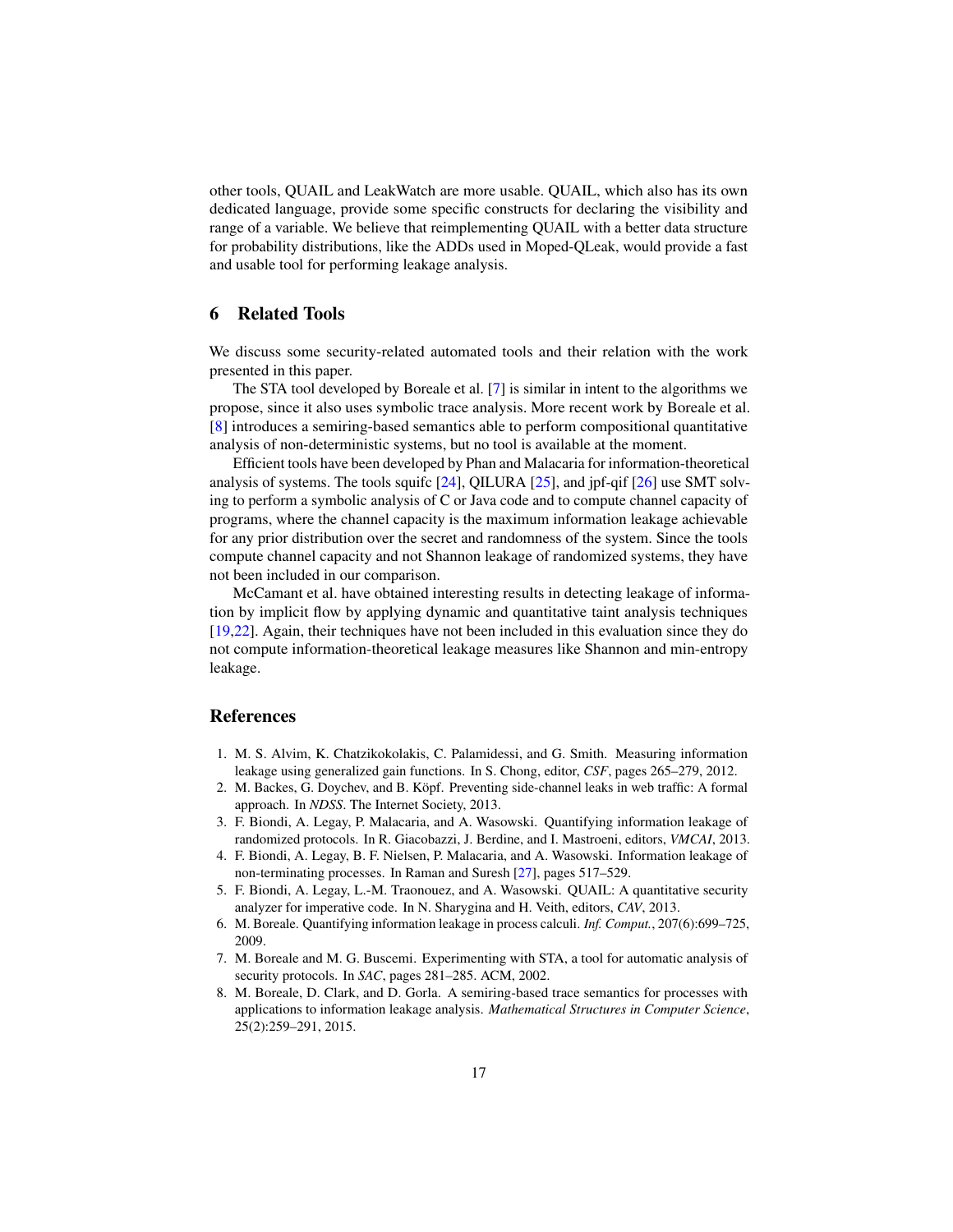- <span id="page-17-5"></span>9. M. Boreale and F. Pampaloni. Quantitative information flow under generic leakage functions and adaptive adversaries. In E. Ábrahám and C. Palamidessi, editors, *FORTE*, 2014.
- <span id="page-17-13"></span>10. D. Bytschkow, J. Quilbeuf, G. Igna, and H. Ruess. Distributed MILS architectural approach for secure smart grids. In *SmartGridSec*, pages 16–29, 2014.
- <span id="page-17-7"></span>11. R. Chadha, U. Mathur, and S. Schwoon. Computing information flow using symbolic modelchecking. In Raman and Suresh [\[27\]](#page-17-20), pages 505–516.
- <span id="page-17-9"></span>12. T. Chothia and A. Guha. A statistical test for information leaks using continuous mutual information. In *CSF*, pages 177–190. IEEE Computer Society, 2011.
- <span id="page-17-6"></span>13. T. Chothia, Y. Kawamoto, and C. Novakovic. Leakwatch: Estimating information leakage from java programs. In M. Kutylowski and J. Vaidya, editors, *ESORICS*, volume 8713 of *Lecture Notes in Computer Science*, pages 219–236. Springer, 2014.
- <span id="page-17-10"></span>14. T. Chothia, Y. Kawamoto, C. Novakovic, and D. Parker. Probabilistic point-to-point information leakage. In *CSF*, pages 193–205. IEEE, 2013.
- <span id="page-17-1"></span>15. D. E. Denning. A lattice model of secure information flow. *Commun. ACM*, 19(5):236–243, 1976.
- <span id="page-17-11"></span>16. J. Esparza, S. Kiefer, and S. Schwoon. Abstraction refinement with Craig interpolation and symbolic pushdown systems. *Journal on Satisfiability, Boolean Modeling and Computation*, 5:27–56, June 2008. Special Issue on Constraints to Formal Verification.
- <span id="page-17-0"></span>17. J. A. Goguen and J. Meseguer. Security policies and security models. In *IEEE Symposium on Security and Privacy*, pages 11–20. IEEE Computer Society, 1982.
- <span id="page-17-2"></span>18. J. W. G. III. Toward a mathematical foundation for information flow security. In *IEEE Symposium on Security and Privacy*, pages 21–35, 1991.
- <span id="page-17-18"></span>19. M. G. Kang, S. McCamant, P. Poosankam, and D. Song. DTA++: dynamic taint analysis with targeted control-flow propagation. In *NDSS*. The Internet Society, 2011.
- <span id="page-17-4"></span>20. B. Köpf, L. Mauborgne, and M. Ochoa. Automatic quantification of cache side-channels. In P. Madhusudan and S. A. Seshia, editors, *CAV*, pages 564–580. Springer, 2012.
- <span id="page-17-12"></span>21. D. Koss, F. Sellmayr, S. Bauereiß, D. Bytschkow, P. K. Gupta, and B. Schätz. Establishing a smart grid node architecture and demonstrator in an office environment using the SOA approach. In *SE4SG, ICSE*, pages 8–14. IEEE, 2012.
- <span id="page-17-19"></span>22. J. Newsome, S. McCamant, and D. Song. Measuring channel capacity to distinguish undue influence. In S. Chong and D. A. Naumann, editors, *PLAS*. ACM, 2009.
- <span id="page-17-15"></span>23. P. Norris. *Electoral Engineering: Voting Rules and Political Behavior*. Cambridge Studies in Comparative Politics. Cambridge University Press, 2004.
- <span id="page-17-8"></span>24. Q. Phan and P. Malacaria. Abstract model counting: a novel approach for quantification of information leaks. In S. Moriai, T. Jaeger, and K. Sakurai, editors, *ASIACCS*, pages 283–292. ACM, 2014.
- <span id="page-17-16"></span>25. Q. Phan, P. Malacaria, C. S. Pasareanu, and M. d'Amorim. Quantifying information leaks using reliability analysis. In N. Rungta and O. Tkachuk, editors, *SPIN*, pages 105–108. ACM, 2014.
- <span id="page-17-17"></span>26. Q. Phan, P. Malacaria, O. Tkachuk, and C. S. Pasareanu. Symbolic quantitative information flow. *ACM SIGSOFT Software Engineering Notes*, 37(6):1–5, 2012.
- <span id="page-17-20"></span>27. V. Raman and S. P. Suresh, editors. *34th International Conference on Foundation of Software Technology and Theoretical Computer Science, FSTTCS 2014, December 15-17, 2014, New Delhi, India*.
- <span id="page-17-14"></span>28. C. Rottondi, S. Fontana, and G. Verticale. A privacy-friendly framework for vehicle-to-grid interactions. In J. Cuéllar, editor, *SmartGridSec*, volume 8448 of *Lecture Notes in Computer Science*, pages 125–138. Springer, 2014.
- <span id="page-17-3"></span>29. G. Smith. On the foundations of quantitative information flow. In L. de Alfaro, editor, *FOSSACS*, volume 5504 of *Lecture Notes in Computer Science*, pages 288–302. Springer, 2009.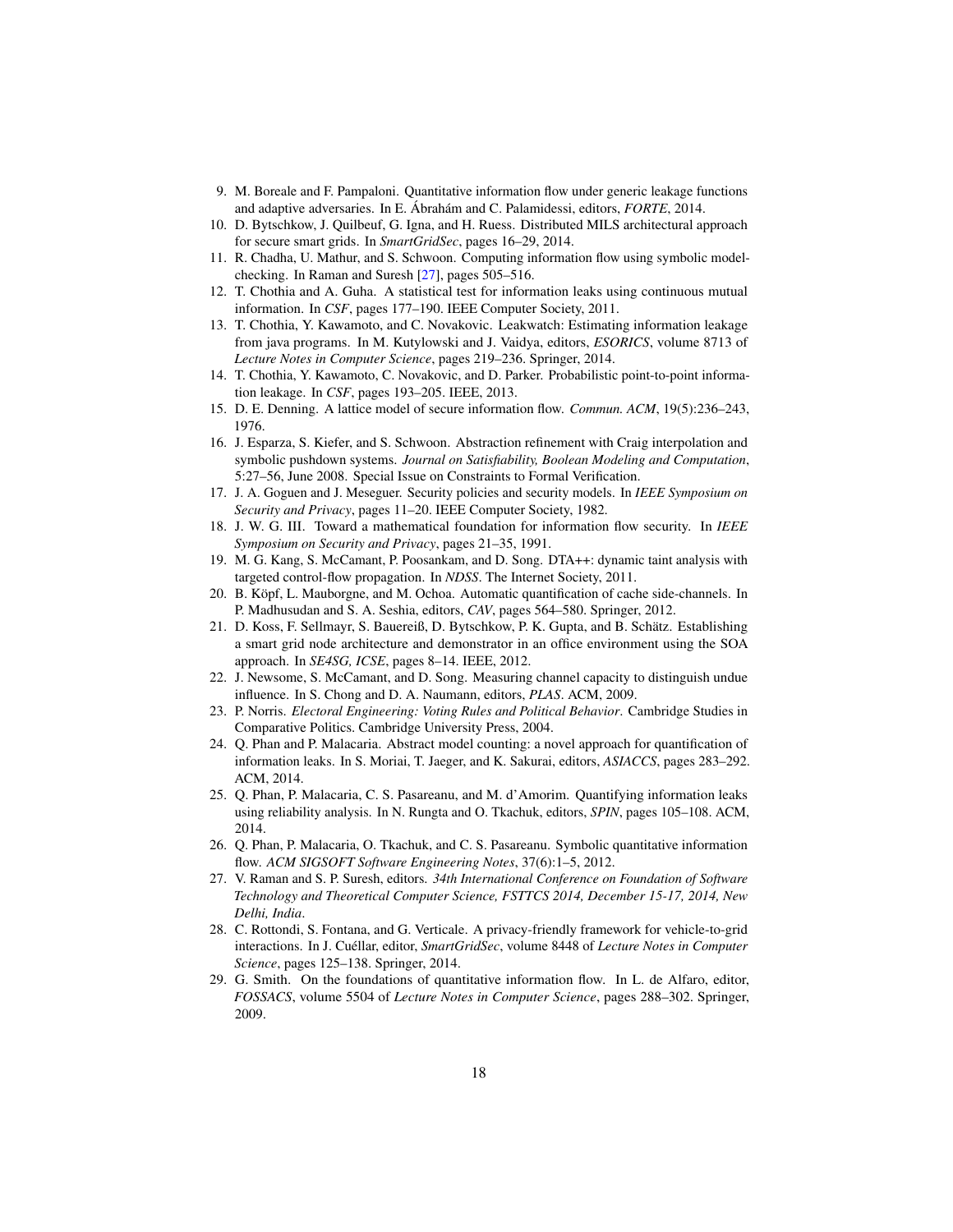#### A Appendix

*Proof (of Theorem [1\)](#page-6-1).* Termination of Algorithm [1](#page-6-0) is trivial if Q is finite. For the soundness, the algorithm computes posterior uncertainty according to the uncertainty measure  $U$  using the formula

$$
U(\pi(h|o)) = \sum_{\bar{o} \in D(o)} \pi(o = \bar{o}) U(\pi(h|o = \bar{o}))
$$

The computation reduces to finding the probability distribution  $\pi(o)$  on the observable variable and the conditional probability distribution on the secret  $\pi(h|o = \overline{o})$  for each possible value  $\bar{o}$  of the observable variable.

Let  $Q_{\bar{o}}$  be the set  $\{(pc, L, H, p) \in Q \mid L(\circ) = \bar{\circ}\}\$ , and let  $p(Q_{\bar{o}})$  be the sum of the probabilities p of the states in  $Q_{\bar{o}}$ . Then  $\pi(o = \bar{o}) = p(Q_{\bar{o}})$ . Since the sets  $Q_{\bar{o}}$  for each  $\bar{o}$  form a partition of Q, then  $\sum_{\bar{o}\in D(o)} p(Q_{\bar{o}}) = \sum_{\bar{o}\in D(o)} \pi(o = \bar{o}) = 1$ , proving that  $\pi(o)$  is a probability distribution.

Similarly, let  $\bar{h} = \{k_1, \ldots, k_n\}$  and  $Q_{\bar{o}, \bar{h}}$  be the set  $\{(pc, L, H, p) \in Q_{\bar{o}} \mid H(h) =$  $\bar{h}$  and let  $p(Q_{\bar{o},\bar{h}})$  be the sum of the probabilities p of the states in  $Q_{\bar{o},\bar{h}}$ . Then each state in  $Q_{\bar{o},\bar{h}}$  represents a fragment of the the joint distribution on  $(o, h)$  that is uniform on  $\bar{h}$  =  ${k_1,...,k_n}$ , and  $\pi(o = \overline{o}, h \in {k_1,...,k_n}) = p(Q_{\overline{o},\overline{h}})$ . The conditional probability of each value of h conditioned by a given  $\bar{o} \in D(o)$  is computed as  $\pi(h|o = \bar{o}) = \frac{\pi(o = \bar{o}, h)}{\pi(o = \bar{o})}$ by the normalization in line 9.

Having computed  $\pi(o)$  and all  $\pi(h|o = \overline{o})$ , we compute posterior uncertainty with the formula presented above.

Lemma [1:](#page-11-1) The information leakage for the Single Preference protocol with  $n$  voters and c candidates corresponds to

$$
- \sum_{k_1 + k_2 + \ldots + k_c = n} \frac{n!}{c^n k_1! k_2! \ldots k_c!} \log_2 \left( \frac{n!}{c^n k_1! k_2! \ldots k_c!} \right)
$$

*Proof.* It is known that, since the program is deterministic, its Shannon leakage corresponds to the entropy  $H(\pi(o))$  of the distribution over the output [\[3\]](#page-16-4). We compute

$$
H(\pi(o)) = -\sum_{o \in D(o)} \pi(o) \log_2(\pi(o))
$$

Here *o* corresponds to a possible output, which is, in our case a vote result. A vote result precises, for each candidate j, the number  $k_i$  of votes obtained. Furthermore, the total of all votes is the number of voters v. Thus the domain of o is  $D(o) = \{k_1, \ldots, k_c \in$  $\mathbb{N} \mid \sum_{j=1}^{c} k_j = n$ . The number of votes with result  $o = k_1, \ldots, k_c$  corresponds to the number of choices of voters for candidate 1 amongst n, i.e.  $\binom{n}{k_1}$ , times the number of choice of voters for candidate 2 amongst the ones remaining i.e.  $\binom{n-k_1}{k_2}$  and so on. The result is

$$
\prod_{i=1}^{c} \binom{n-\sum_{j=1}^{i-1} k_j}{k_i}
$$

which simplifies to  $\frac{n!}{k_1! k_2! \dots k_c!}$ . As the votes are equiprobable, we have  $p(k_1, \dots, k_c)$  =  $\frac{n!}{c^n k_1! k_2! \dots k_c!}$ , hence the result.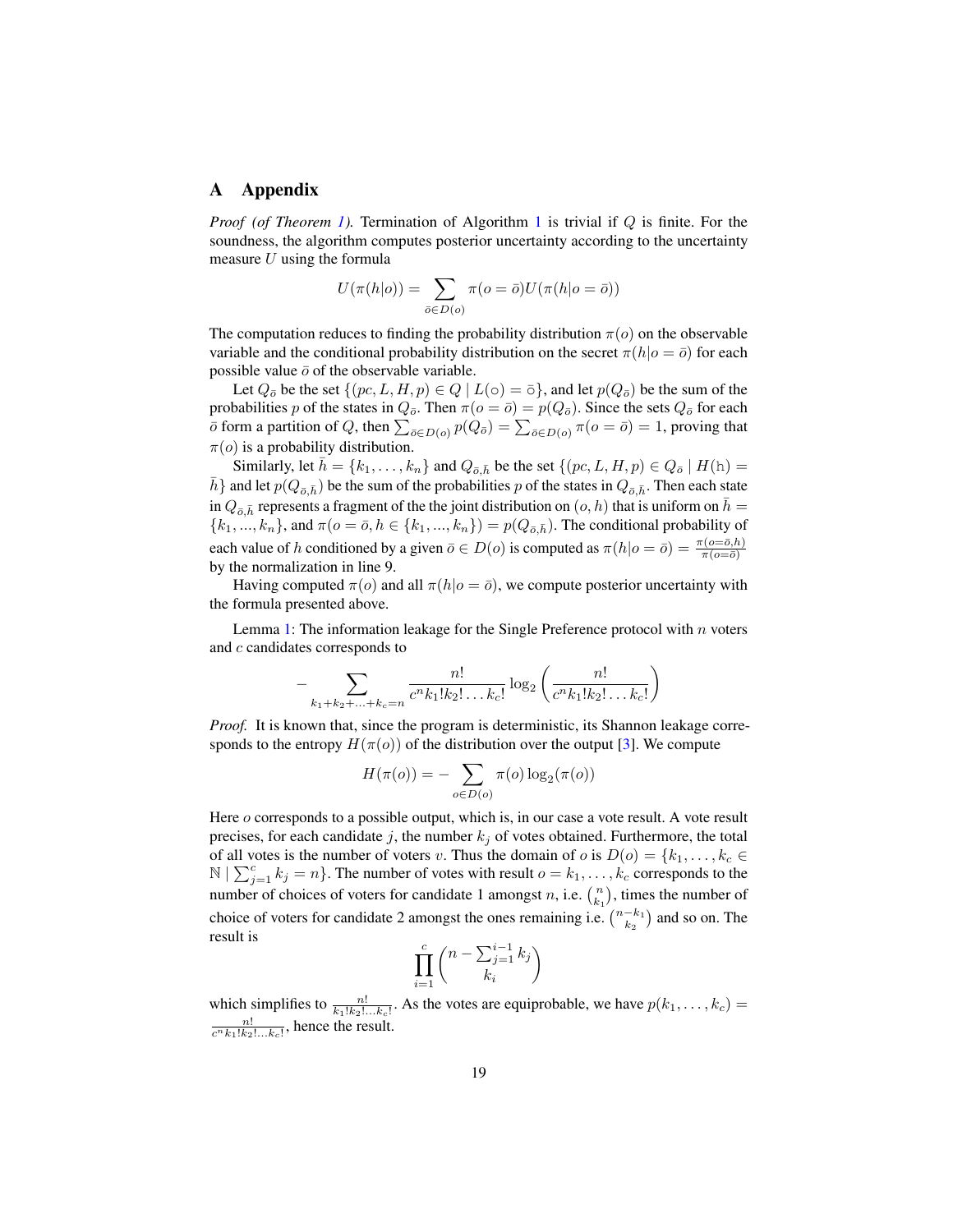# B Code of our case studies

### B.1 Smart Grid Case Study

#### Guessing Presence in a single House

QUAIL version:

```
1 // N is the total number of houses
2 const N:=12;
3
4 // indicates the size of the target. Only one of those should
      be one and all the other 0.
5 const target_is_S := 0 ;
6 const target_is_M := 0 ;
7 const target_is_L := 1 ;
8
9 // We consider different sizes of houses. S, M and L indicate
      the number of houses of each size, excluding the one
     chosen for the attack
10 const S:=N/3 - \text{target_isS};
11 const M:=N/3 - target_is_M ;
12 const L:=N/3 - target_is_L ;
13
14 // each size correspond to a different level of consumption
15 const small_consumption := 1 ;
16 const medium_consumption := 3 ;
17 const large_consumption := 5 ;
18
19 // the observable is the global consumption of the system
20 observable int32 global_consumption :=0 ;
21
22 // The secret is the consumption of one particular house
23 secret int1 presence_target:=[0,1];
24 private array [N-1] of int1 presence:=[0,1];
25
26 public int32 i := 0;
27
28 if (presence_target == 1) then
29 if (target_is_S == 1) then
30 assign global_consumption:= global_consumption +
         small_consumption ;
31 elif (target_is_M == 1) then
32 assign global_consumption:= global_consumption +
         medium_consumption ;
33 \quad \text{else}34 assign global_consumption:= global_consumption +
          large_consumption ;
35 fi
36 fi
37
```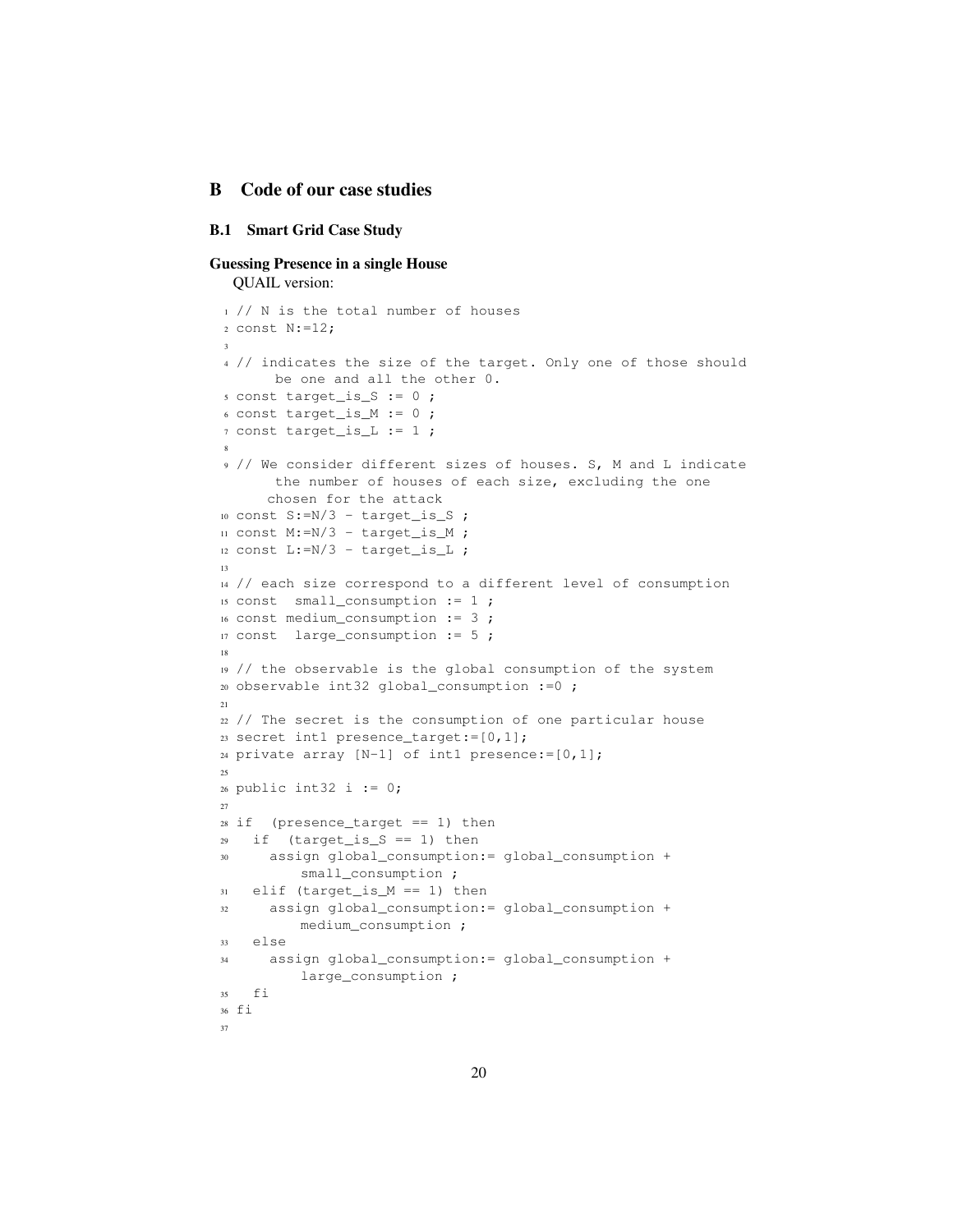```
38 while ( i < N-1) do
39 if (presence[i] == 1) then
40 if (i<S) then
41 assign global_consumption:= global_consumption +
          small_consumption ;
42 elif (i<S+M) then
43 assign global_consumption:= global_consumption +
          medium_consumption ;
44 else
45 assign global_consumption:= global_consumption +
          large_consumption ;
46 fi
47 fi
48 assign i:= i + 1;
49 od
50 return;
```
LeakWatch version:

```
1 import bham.leakwatch.LeakWatchAPI;
2 import java.security.SecureRandom;
3
4 public class TargetInfo {
5
6 // N is the total number of houses
7 static int N=12;
8
9 // indicates the size of the target. Only one of those
       should be one and all the other 0.
10 static int target_is_S = 0 ;
11 static int target_is_M = 0 ;
12 static int target_is_L = 1 ;
13
14 // We consider different sizes of houses. S, M and L
       indicate the number of houses of each size.
15 static int S=N/3 - target_is_S ;
16 static int M=N/3 - target_is_M ;
17 static int L=N/3 - target_is_L ;
18
19 // each size correspond to a different level of consumption
20 static int small_consumption = 1 ;
21 static int medium_consumption = 3 ;
22 static int large_consumption = 5 ;
23
24 // the observable is the global consumption of the system
25 static int global_consumption =0 ;
26
27 // the presence of people in each house
28 static int[] presence;
29 // the secret is the presence
```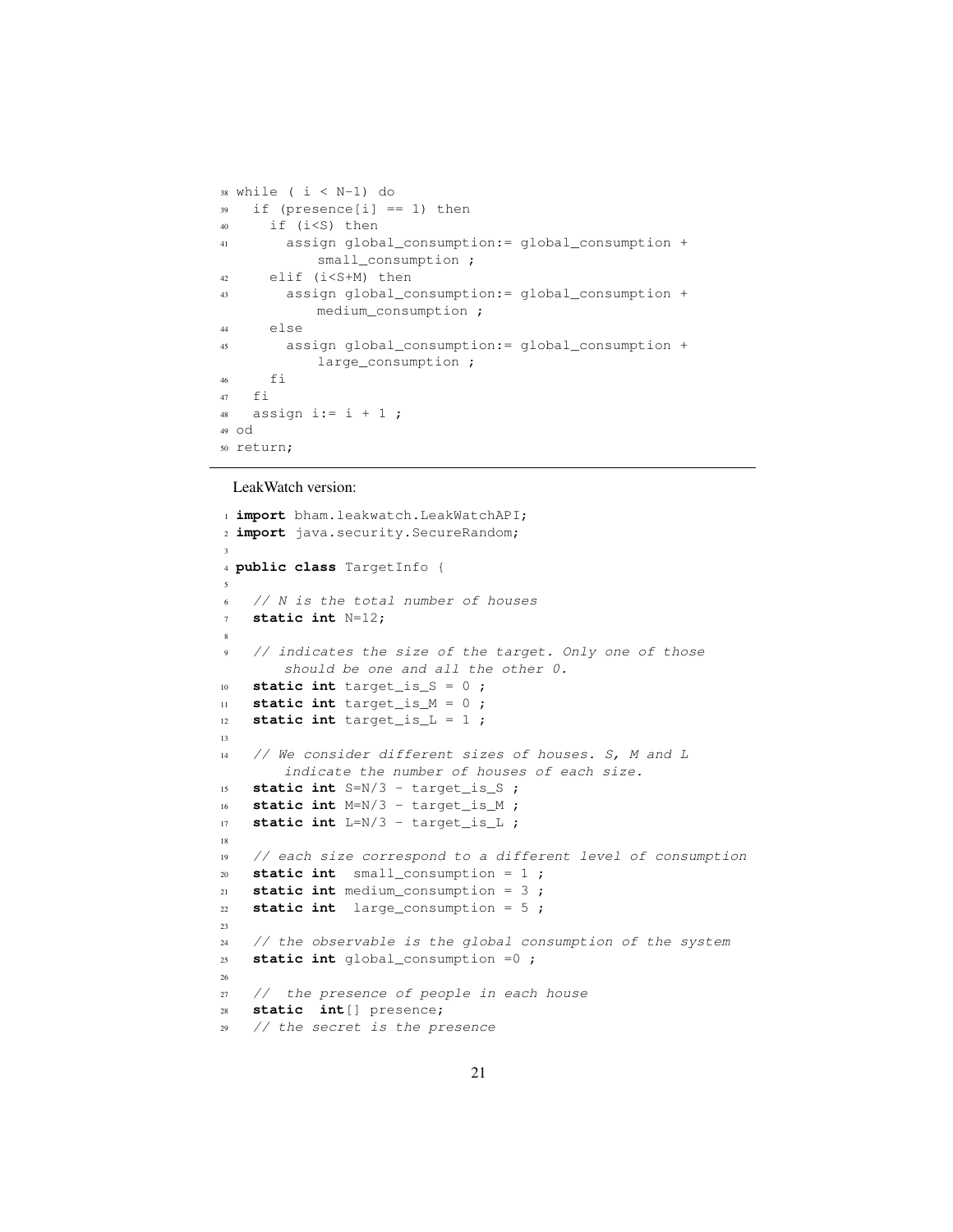```
30 static int presence_target;
31
32 static void initPublicValues(String[] args) {
33 // parses command line to set parameters
34 }
35
36 static void initPrivateValues() {
37 SecureRandom rand = new SecureRandom();
38 presence = new int[N-1];39 for(int i =0; i<N-1 ; i++){
40 presence[i]=rand.nextInt(2);
41 }
42 presence_target=rand.nextInt(2);
43 LeakWatchAPI.secret("presence_target",presence_target);
44 }
45
46
47 public static void main(String[] args){
48 initPublicValues(args);
49 // init private values in the intervals defined in QUAIL
        file
50 initPrivateValues();
51 if (presence_target == 1) {
52 if (target_is_S == 1) {
53 global_consumption= global_consumption +
            small_consumption ;
54 }
55 else if (target_is_M == 1) {
56 global_consumption= global_consumption +
            medium_consumption ;
57 }
58 else {
59 global_consumption= global_consumption +
            large_consumption ;
60 }
61 }
62
63 int i = 0;64 while ( i < N-1) {
65 if (presence[i] == 1) {
66 if (i<S) {
67 global_consumption = global_consumption +
             small_consumption ;
68 }
69 else if (i<S+M) {
70 global_consumption = global_consumption +
             medium_consumption ;
71 }
72 else{
```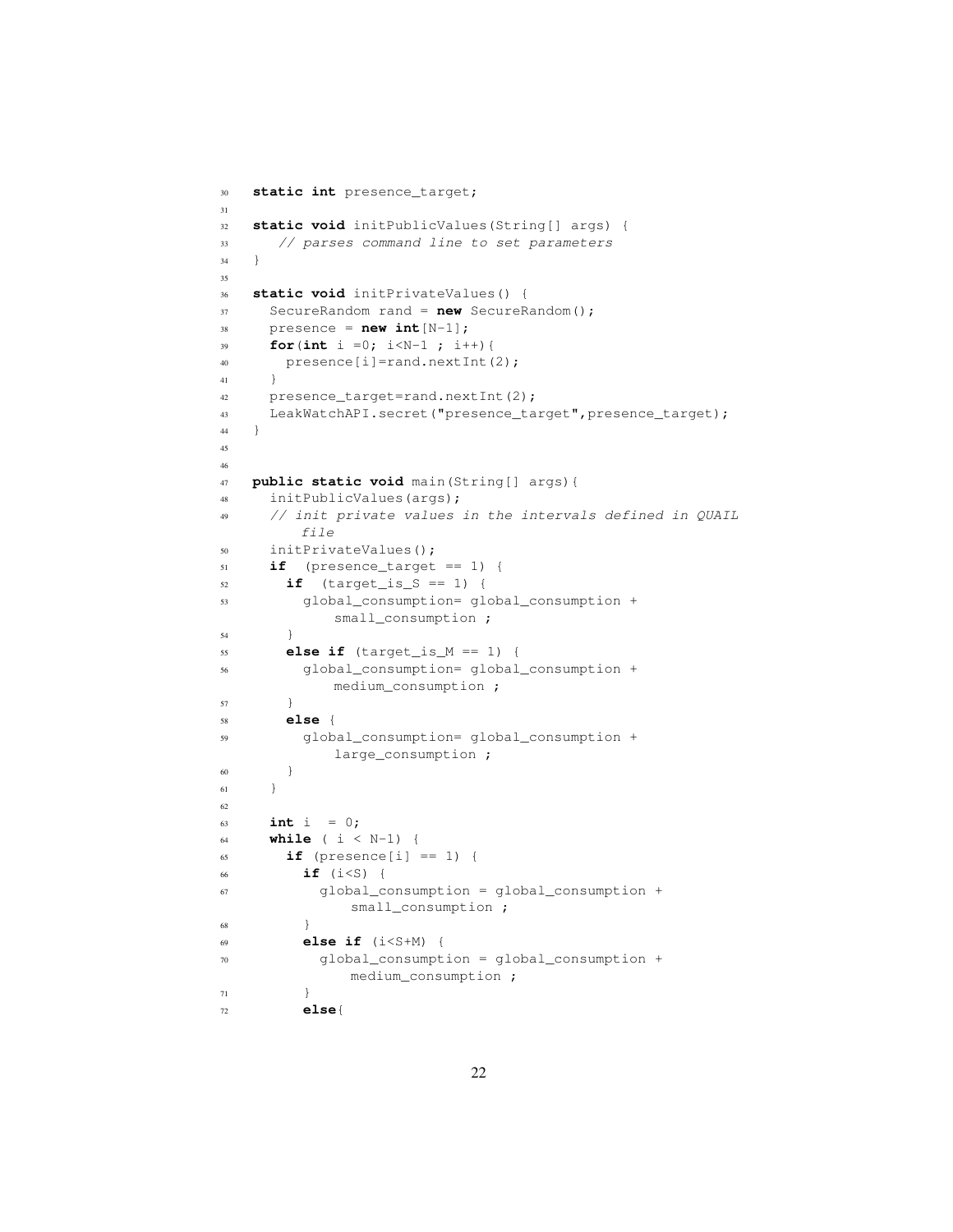```
73 global_consumption = global_consumption +
             large_consumption ;
74 }
75 }
76 i= i + 1;77 }
78 LeakWatchAPI.observe(global_consumption);
79 }
80
81 }
```
#### Moped-QLeak version:

```
1 // we use 16 bits integers
2 define DEFAULT_INT_BITS 16
3
4 // N is the total number of houses
5 define N 12
6
7 // consumptions of houses according to their size
8 define CONS_S 1
9 define CONS_M 3
10 define CONS_L 5
11
12 // We consider different sizes of houses. S, M and L indicate
      the number of houses of each size.
13 define S N/3
14 define M N/3
15 define L N-(S+M)-1
16
17 // The secret is the presence of a house of size L
18 bool presence;
19
20 // the observable is the global consumption of the system
21 int global_consumption;
22
23 module void main(){
24 int i;
25
26 // set global consumption to 0: ignore prior value
27 global_consumption = 0;
28
29 if
30 :: presence -> global_consumption = global_consumption +
       CONS_L;
31 :: else -> skip;
32 fi
33
i=0;35 do
```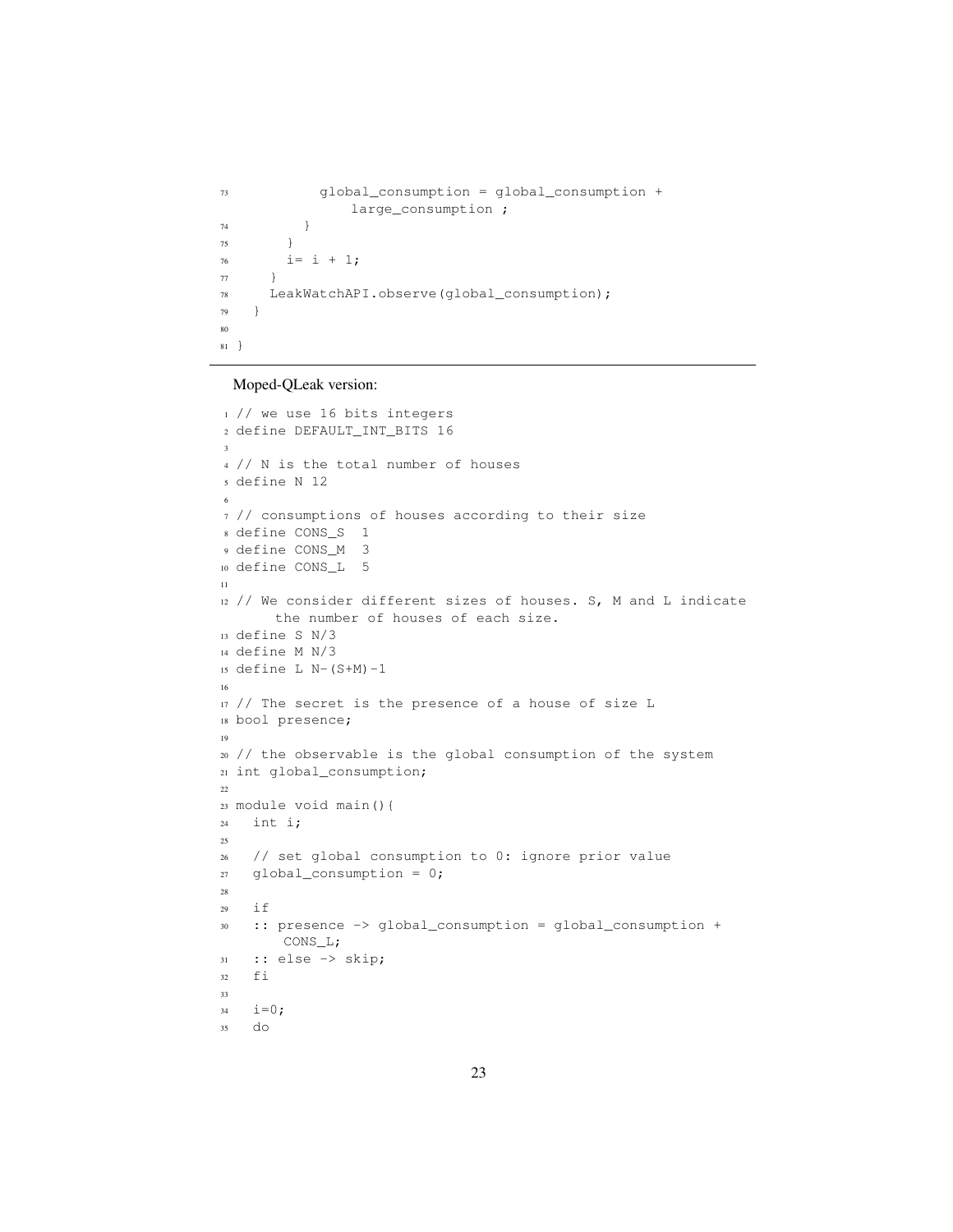```
36 :: i<S -> pchoice
37 :: 0.5 -> global_consumption = global_consumption
              + CONS_S;
38 :: 0.5 -> skip;
39 choicep
40 i=i+1;41 od
42
43 i=0;44 do
45 :: i<M -> pchoice
46 :: 0.5 -> global_consumption = global_consumption
              + CONS_M;
47 :: 0.5 -> skip;
48 choicep
49 i=1+1;50 od
51
52 i=0;53 do
54 :: i<L -> pchoice
55 :: 0.5 -> global_consumption = global_consumption
              + CONS_L;
56 :: 0.5 -> skip;
57 choicep
58 i=i+1;59 od
60 // hide the secret input
61 presence = false ;
62 }
```
# Guessing Presence in all the Houses QUAIL version:

```
1 // N is the total number of houses
2 const N:=12;
3
4 // We consider different sizes of houses. S, M and L indicate
      the number of houses of each size.
s const S:=N/3;
6 const M:=N/3;
7 const L:=N-S-M ;
8
9 // each size correspond to a different level of consumption
10 const small_consumption := 1 ;
11 const medium_consumption := 3 ;
12 const large_consumption := 5;
13
```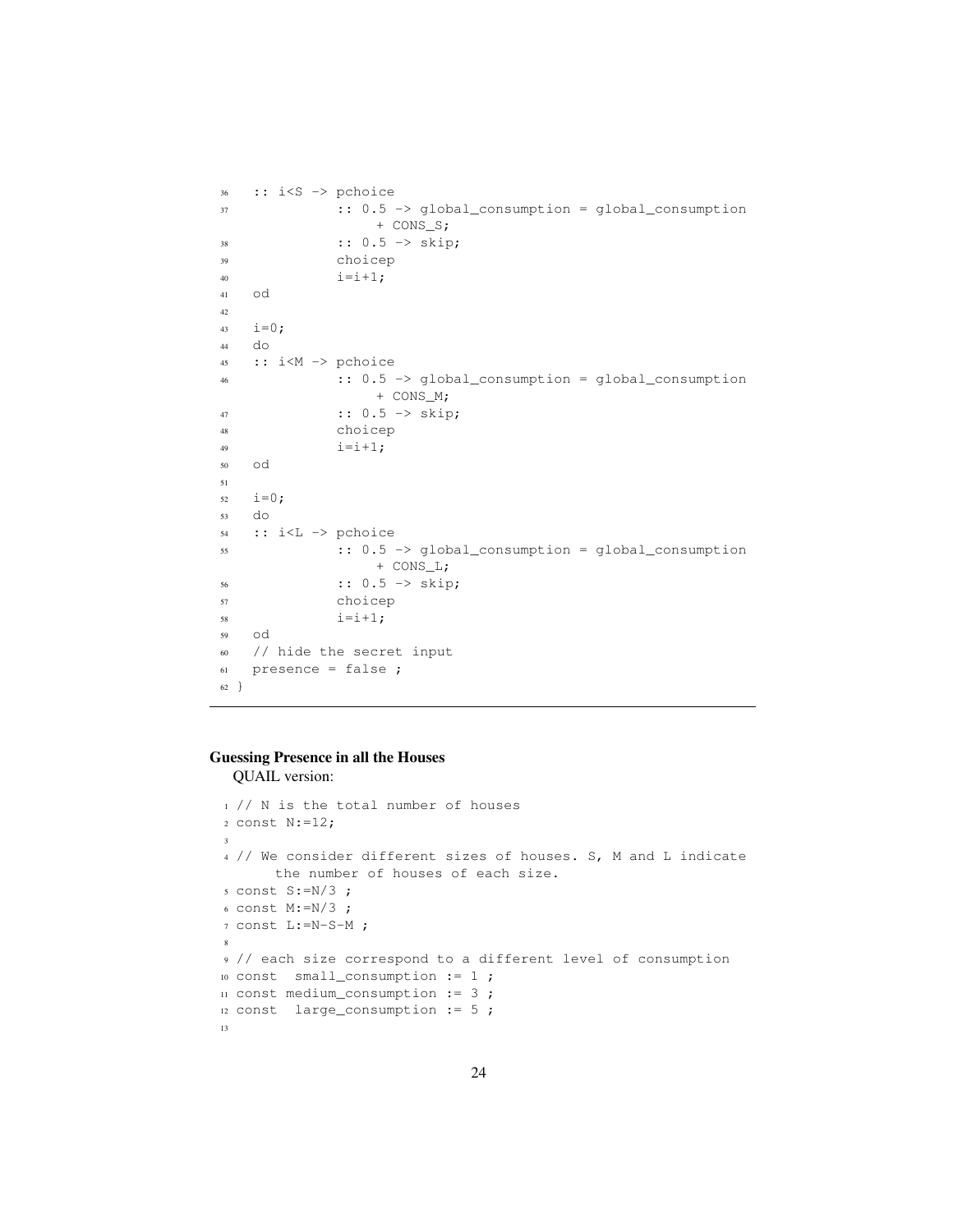```
14 // the observable is the global consumption of the system
15 observable int32 global_consumption :=0 ;
16
17 // The secret is the presence of people in each hose
18 secret array [N] of int1 presence:=[0,1];
19
20 public int32 i := 0;
21
22 while ( i < N) do
23 if (presence[i] == 1) then
24 if (i<S) then
25 assign global_consumption:= global_consumption +
           small_consumption ;
26 elif (i<S+M) then
27 assign global_consumption:= global_consumption +
           medium_consumption ;
28 else
29 assign global_consumption:= global_consumption +
           large_consumption ;
30 \quad \text{f}31 fi
32 assign i:= i + 1;
33 od
34 return;
```
LeakWatch version:

```
1 import bham.leakwatch.LeakWatchAPI;
2 import java.security.SecureRandom;
3
4 public class GlobalInfo {
5
   // N is the total number of houses
7 static int N=12;
8
9 // We consider different sizes of houses. S, M and L
       indicate the number of houses of each size.
10 static int S=N/3 ;
11 static int M=N/3 ;
12 static int L=N-S-M ;
13
14 // each size correspond to a different level of consumption
15 static int small_consumption = 1 ;
16 static int medium_consumption = 3 ;
17 static int large_consumption = 5 ;
18
19 // the observable is the global consumption of the system
20 static int global_consumption =0 ;
21
22 // The secret is the presence of people in each hose
```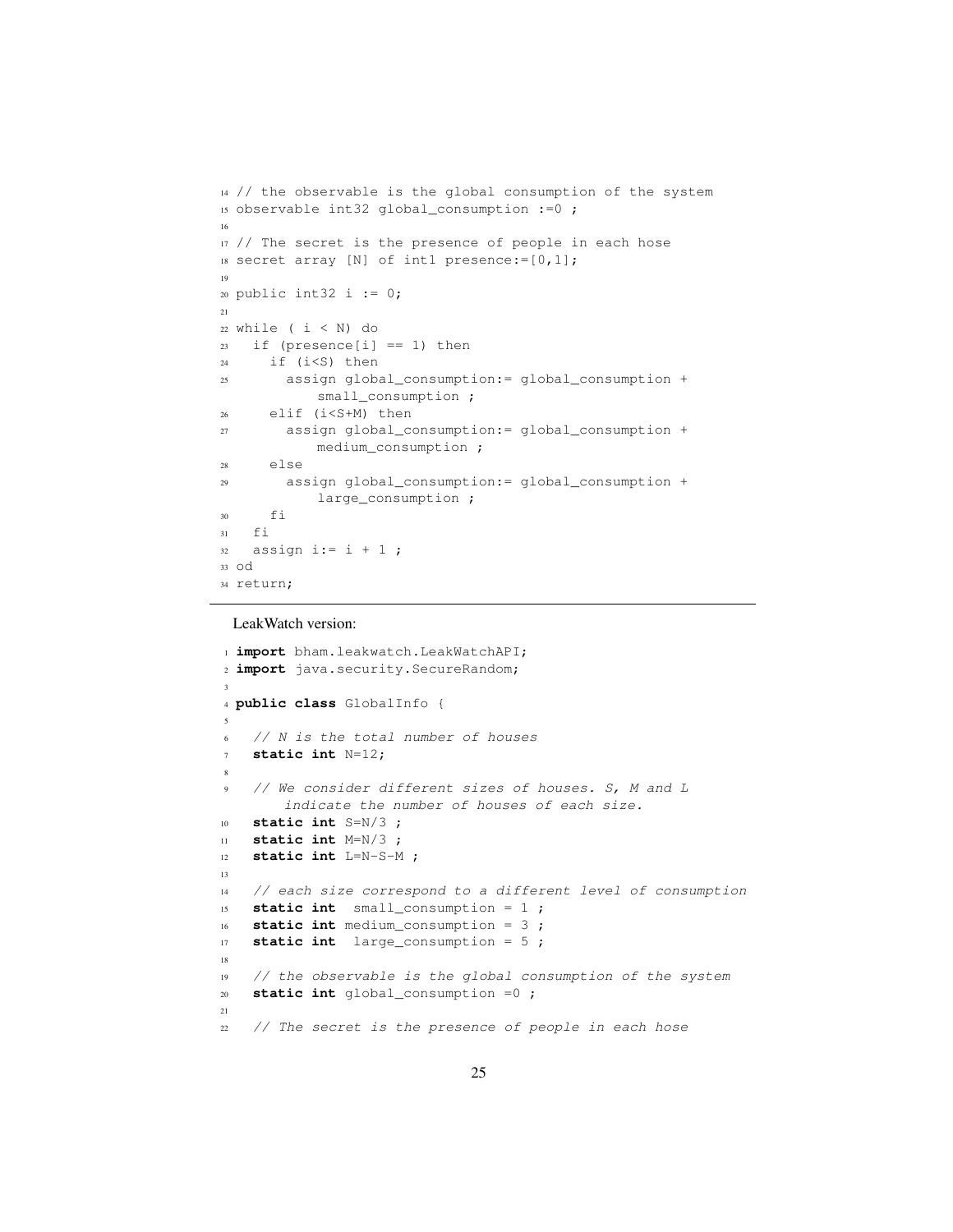```
23 static int[] presence;
24
25 static void initPublicValues(String[] args) {
26 // parse commandline to get parameters
27 }
28
29 static void initPrivateValues() {
30 SecureRandom rand = new SecureRandom();
31 // secret var is used to sumarize the table in an int
32 int secret_var = 0;
33
34 presence = new int [N];
35 for(int i =0; i<N ; i++){
36 presence[i]=rand.nextInt(2);
37 secret_var=2*secret_var + presence[i];
38 }
39 LeakWatchAPI.secret("secret_var",secret_var);
40 }
41
42
43 public static void main(String[] args){
44 initPublicValues(args);
45 // init private values in the intervals defined in QUAIL
        file
46 initPrivateValues();
47
48 int i = 0;
49 while ( i < N) {
50 if (presence[i] == 1) {
51 if (i<S) {
52 global_consumption = global_consumption +
              small_consumption ;
53 }
54 else if (i<S+M) {
55 global_consumption = global_consumption +
              medium_consumption ;
56 }
57 else{
58 global_consumption = global_consumption +
             large_consumption ;
59 \Big\}60 }
61 i = i + 1;62 }
63 LeakWatchAPI.observe(global_consumption);
64 }
65
66 }
```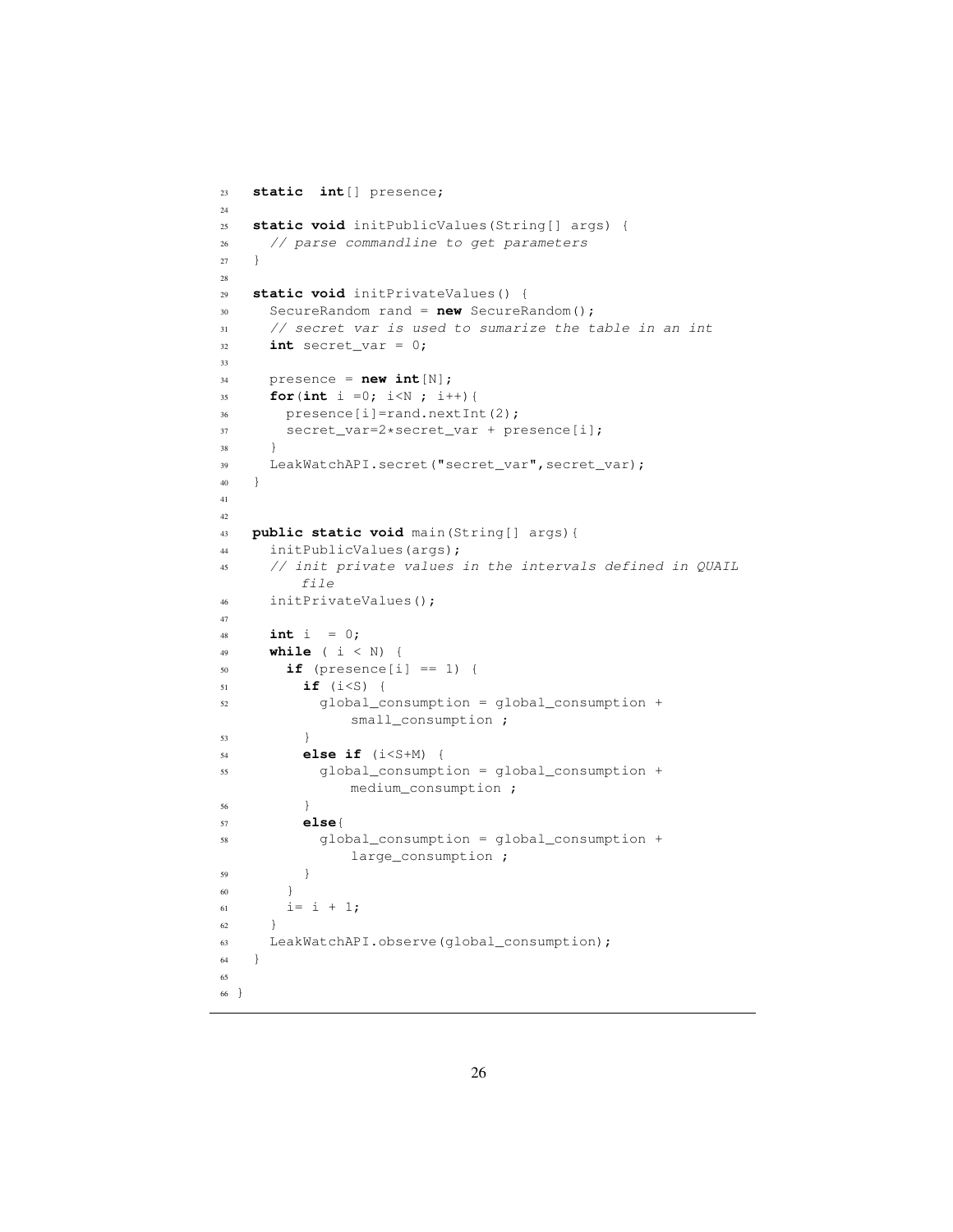#### Moped-QLeak version:

```
1 // we use 16 bits integers
2 define DEFAULT_INT_BITS 16
3
4 // N is the total number of houses
5 define N 12
6
7 // consumptions of houses according to their size
8 define CONS_S 1
9 define CONS_M 3
10 define CONS_L 5
11
12 // We consider different sizes of houses. S, M and L indicate
     the number of houses of each size.
13 define S N/3
14 define M N/3
15 define L N-(S+M)16
17 // The secret is the presence of people in each house
18 bool presence[N];
19
20 // the observable is the global consumption of the system
21 int global_consumption;
22
23 module void main(){
24 int i;
25
26 // set global consumption to 0: ignore prior value
27 global_consumption = 0;
28
29 i=0;30 do
31 :: i<N -> if
32 :: presence[i] ->
\frac{1}{1}f34 :: i<S -> global_consumption =
                   global_consumption + CONS_S;
35 :: else -> if
36 :: i<S+M -> global_consumption =
                            global_consumption + CONS_M;
37 :: else -> global_consumption =
                            global_consumption + CONS_L;
38 fi
39 fi
40 :: else -> skip;
f1 fi
42 i=i+1;43 od
44
```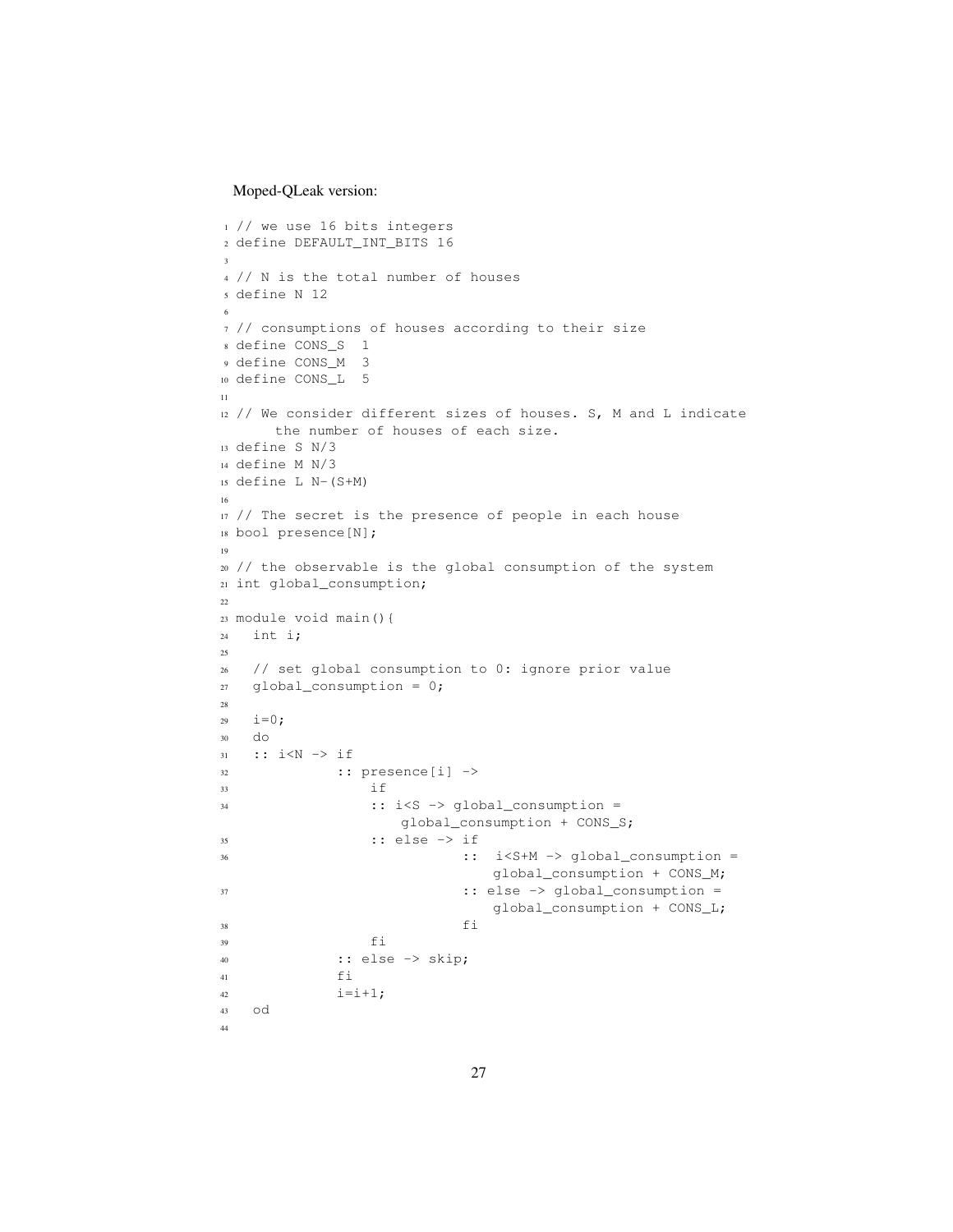```
45
46 // hide the secret input
47 i=0;48 do
49 :: i \langle N \rangle -> presence[i] = false;
50 i=i+1;51 od
52 }
```
# B.2 Voting Case Study

### Single Preference

QUAIL version:

```
1 // N is the number of voters
2 const N:=3;
3
4 // C is the number of candidates
5 const C:=2;
6
7 // the result is the number of votes of each candidate
8 observable array [C] of int32 result;
9
10 // The secret is the preference of each voter
11 secret array [N] of int32 vote:=[0,C-1];
12
13 // this is just a counter
14 public int32 i:=0;
15 public int32 j:=0;
16 // voting
17 while (i<N) do
18 while (j<C) do
19 if (vote[i]==j) then
20 assign result[j]:=result[j]+1;
21 fi
22 assign j:=j+1;23 od
24 assign j:=0;
25 assign i:=i+1;26 od
27
28 return;
```
LeakWatch version:

```
1 import bham.leakwatch.LeakWatchAPI;
2 import java.security.SecureRandom;
3
4 public class MajorityVoting {
```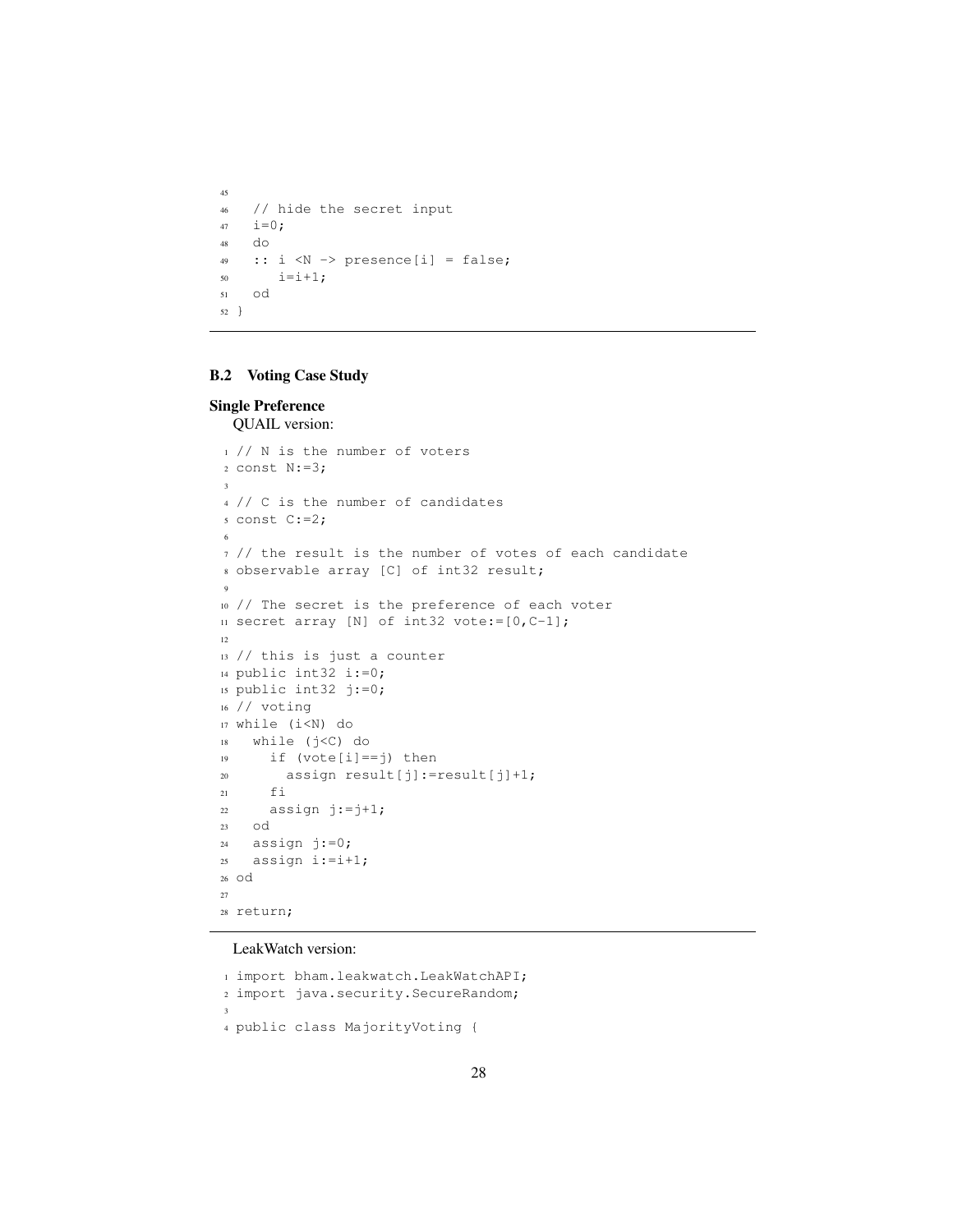```
5 // N is the number of voters
6 public static int N=3;
7
8 // C is the number of candidates
9 public static int C=2;
10 // the result is the number of votes of each candidate
11 static int[] result;
12
13 // The secret is the preference of each voter
14 static int[] vote;
15
16
17 static void initPublicValues(String[] args) {
18 N=Integer.parseInt(args[0]);
19 C=Integer.parseInt(args[1]);
20
21 result = new int[C];
22 for (int i=0; i<C; i++) result[i] = 0;
23 }
24
25 static void initPrivateValues() {
26 SecureRandom rand = new SecureRandom();
27
28 vote = new int [N];
29 for (int i = 0; i < N; i + + ) {
30 vote[i]=rand.nextInt(C);
31 LeakWatchAPI.secret("vote[i]",vote[i]);
32 }
33 }
34
35 public static void main(String[] args){
36 initPublicValues(args);
37 // init private values in the intervals defined in QUAIL
        file
38 initPrivateValues();
39
40 int i = 0;41 int j = 0;42 while (i < N) {
43 j=0;44 while (j < C) {
45 if (vote[i] == j) {
46 result[j] = result[j] + 1;47 }
48 j= j+1;
49 }
50 i= i + 1;51 }
52 for(j=0; j<C ; j++) LeakWatchAPI.observe(result[j]);
53 }
```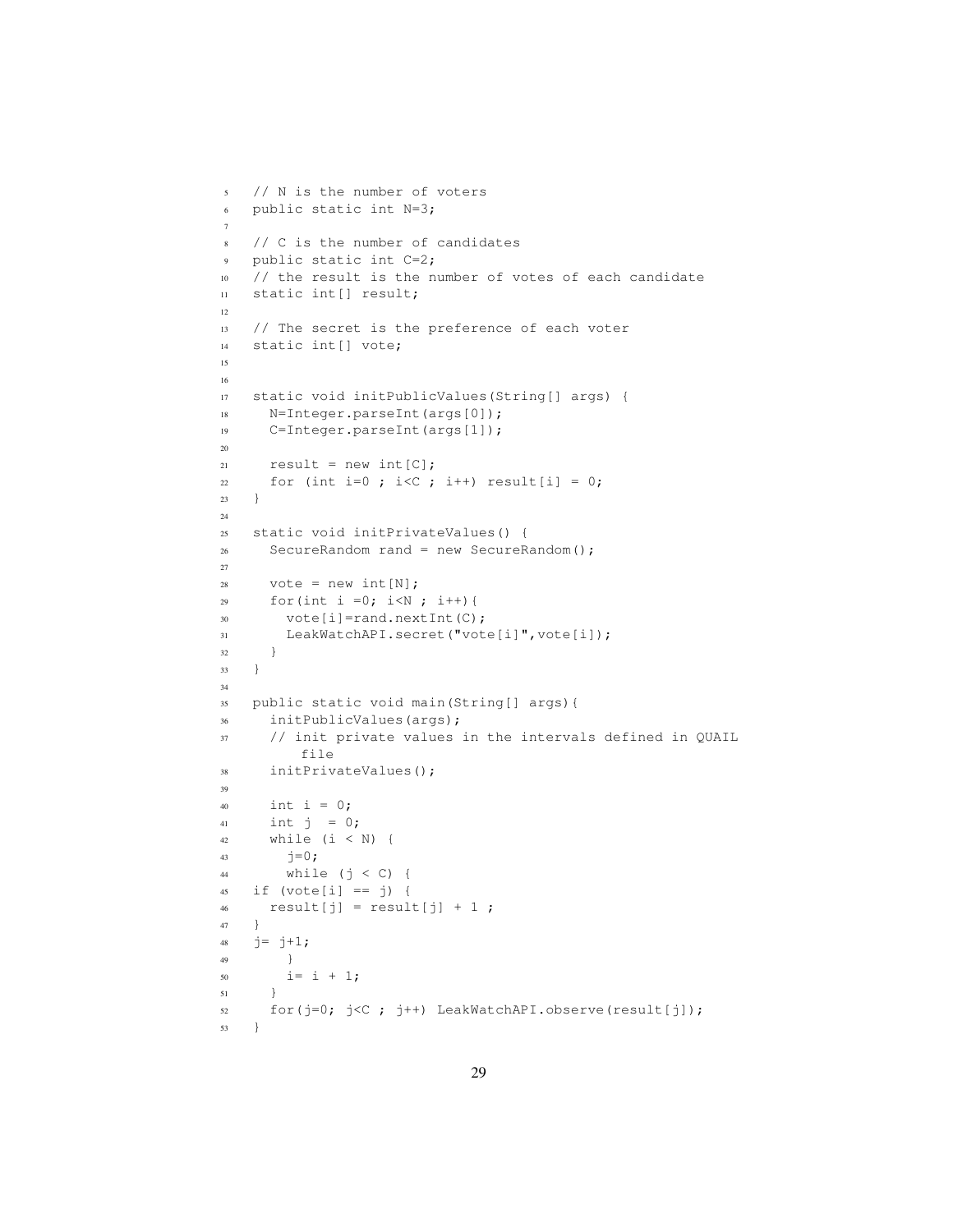Moped-QLeak version:

```
1 define DEFAULT_INT_BITS 8
2
3 // N is the number of voters
4 define N 3
 5
6 // C is the number of candidates
7 define C 2
8
9 // the result is the number of votes for each candidate
10 int result[C];
11
12 // The secret is the preference of each voter
13 int vote[N];
14
15 // to restrict the domain
16 bool out_of_domain;
17
18 int i; //loop counter
19 int j; //vote index
20
21 module void main() {
22 if
23 :: E k (0, N-1) vote[k]>=C -> out_of_domain = true; //
       discard invalid votes value
24 :: else ->
25 i=0;26
27 do
28 :: i < C ->
29 result[i] = 0; //set score to zero (result is an
           output)
30 i=i+1;31 od
32
i=0;34 do
35 :: i<N ->
36 j=vote[i];
37 result[j] = result[j] + 1; //result[vote[i]] does not
          work
38 // hide secret
39 vote[i]=C;
40 i=1+1;41 od
42
43 i=0;
```
}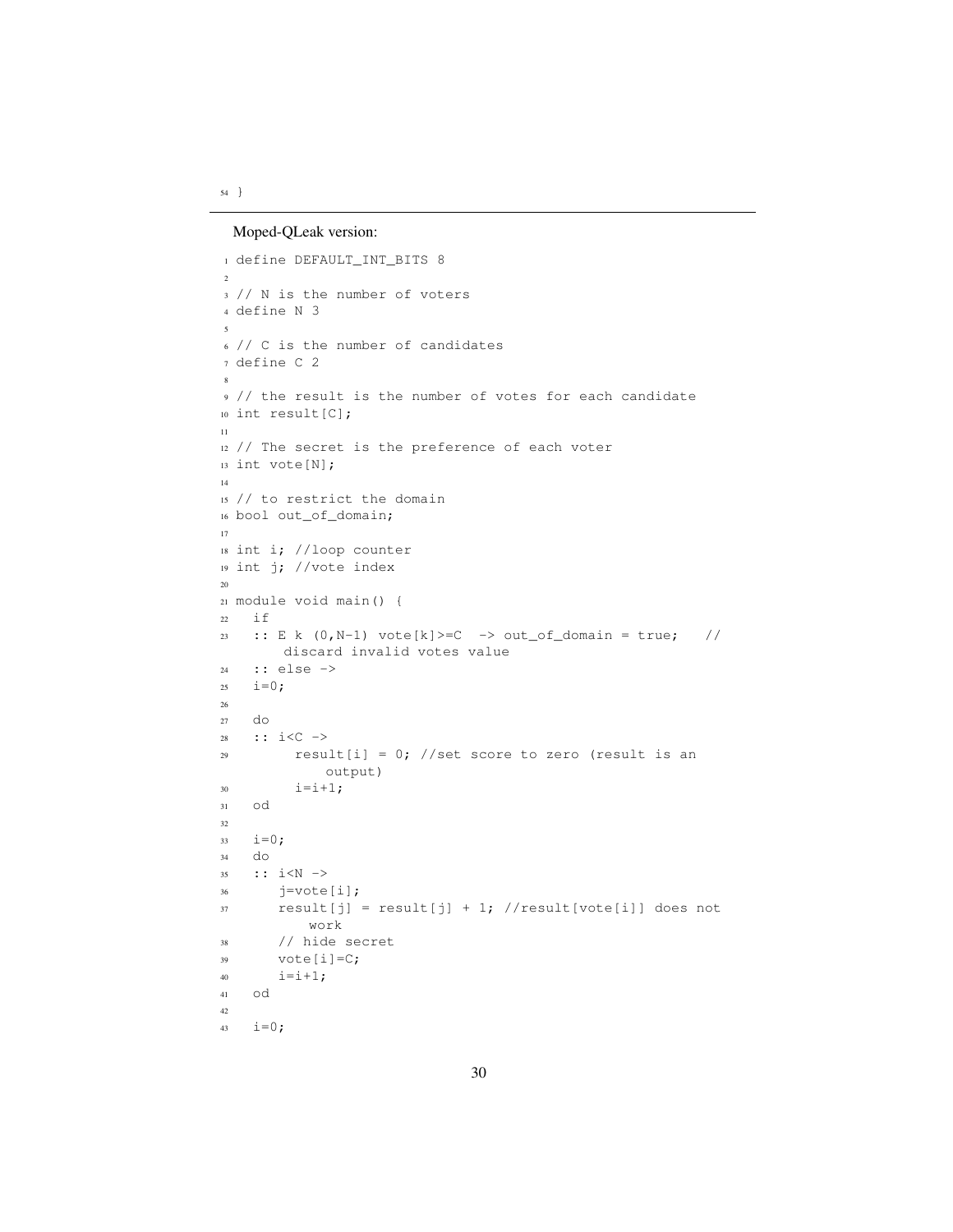44  $j=0;$  fi }

# Preference Ranking

```
QUAIL version:
```

```
1 // N is the number of voters
2 const N:=3;
 3
4 // C is the number of candidates
5 const C:=2;
6
7 // CFACT is C factorial (until we implement factorials in
     QUAIL)
8 const CFACT:=4;
 9
10 // the result is the number of votes of each candidate
11 observable array [C] of int32 result;
12
13 // The secret is the preference of each voter, from 0 to C!-1
14 secret array [N] of int32 vote:=[0,CFACT-1];
15
16 // these bits represent the votes received by the voting
     machine
17 public array [N] of int32 decl;
18
19 public array [C] of int32 temparray;
20 public int32 pos;
21 // this is just a counter
22
23 public int32 voter:=0;
24 public int32 candidate:=0;
25 public int32 k:=0;
26 public int32 y:=0;
27
28 // voting
29 while (voter<N) do
30 while (candidate<CFACT) do
31 if (vote[voter]==candidate) then
32 assign decl[voter]:=candidate;
33 fi
34 assign candidate:=candidate+1;
35 od
36 assign candidate:=0;
37 assign voter:=voter+1;
38 od
39
```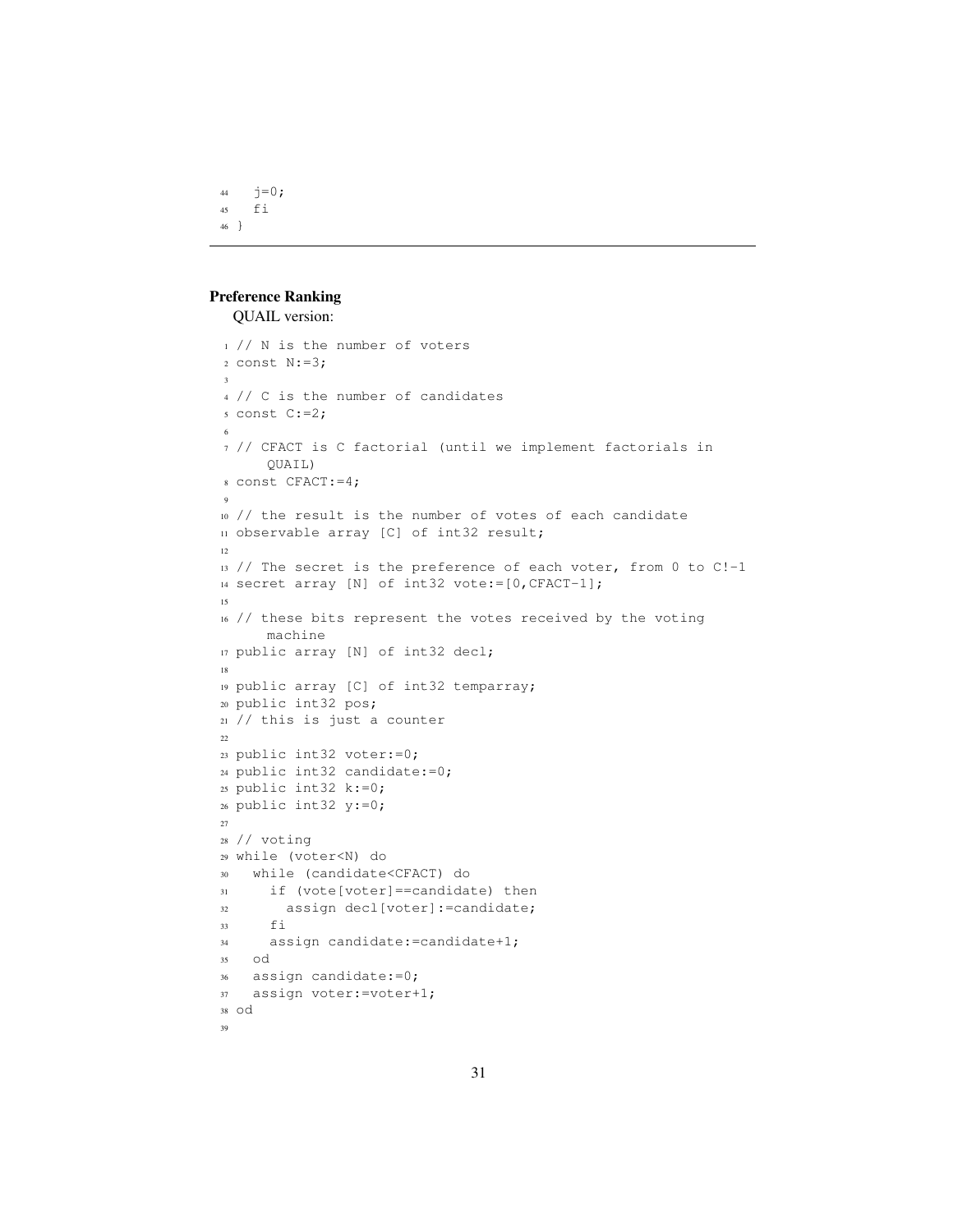```
40 // transform the secret of each voter into the order of the
     preferences
41 assign voter:=0;
42 while (voter<N) do
43
44 // build the initial array
45 assign candidate:=0;
46 while (candidate<C) do
47 assign temparray[candidate]:=candidate;
48 assign candidate:=candidate+1;
49 od
50
51 assign k:=C;
52 // find a position
53 while (k>0) do
54 assign pos := decl[voter]%k;
55 assign candidate:=C-k;
56 // update the vote of the candidate
57 assign result[candidate]:=result[candidate]+temparray[pos
         ];
58
59 // remove the element from the array
60 assign y:=pos;
61 while (y<C-1) do
62 assign temparray[y]:=temparray[y+1];
63 assign y:=y+1;64 od
65
66 // update the vote of the voter
67 assign decl[voter]:=decl[voter]/k;
68
69 // decrease the counter
70 assign k:=k-1;
71 od
72 assign voter:=voter+1;
73 od
74 // calculate the results
75 return;
```
LeakWatch version:

```
1 import bham.leakwatch.LeakWatchAPI;
2 import java.security.SecureRandom;
3
4 public class PreferentialVoting {
5 // N is the number of voters
6 public static int N=3;
7
8 // C is the number of candidates
   public static int C=2;
```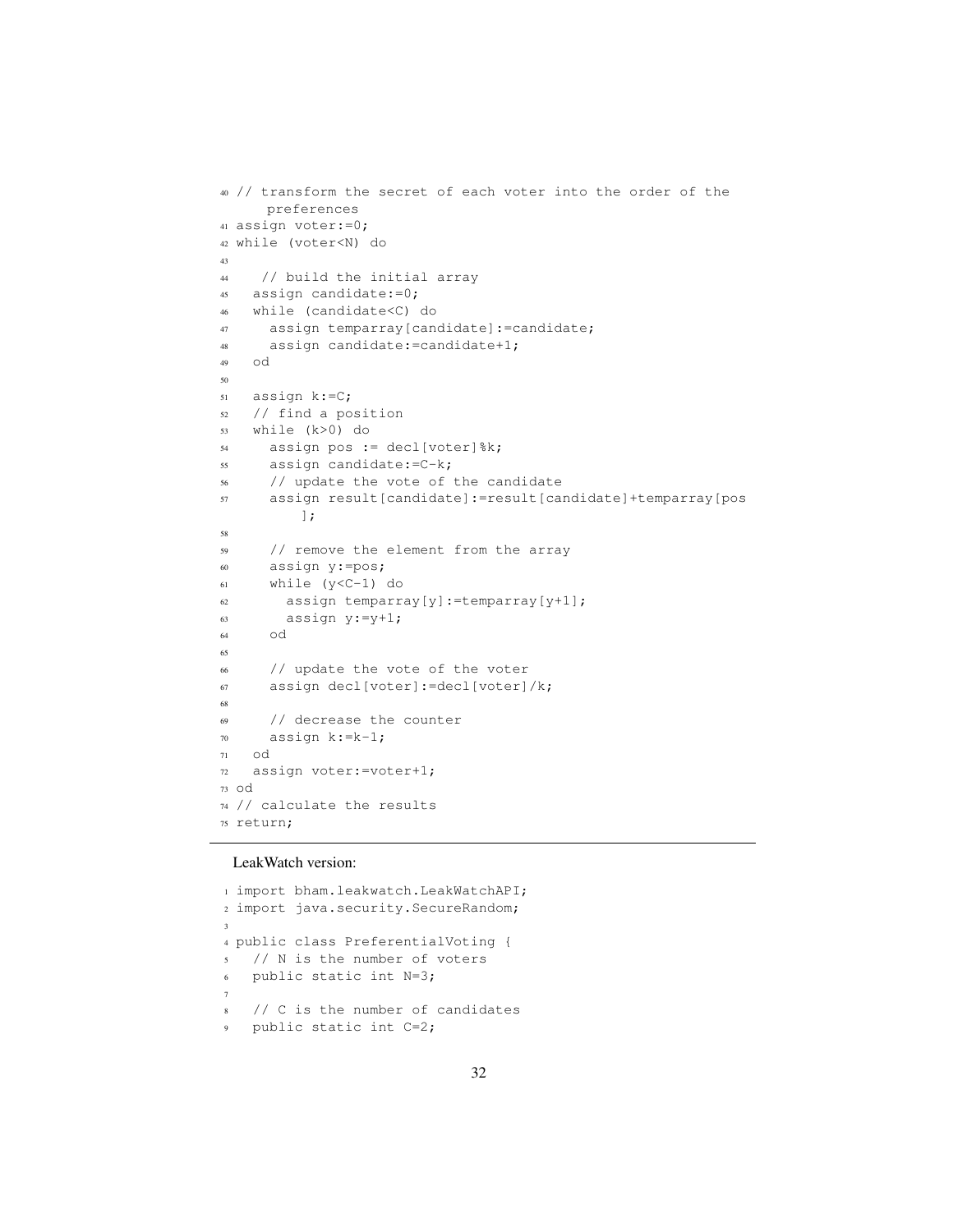```
10 // the result is the number of votes of each candidate
11 static int[] result;
12
13 // The secret is the preference of each voter
14 static int[] vote;
15
16
17 static int[] decl;
18 static int[] temparray;
19
20 static int fact(int n){
21 if (n \leq 1)22 return 1;
23 else
24 return n * fact(n-1);
25 }
26
27 static void initPublicValues(String[] args) {
28 if (args.length < 2) {
29 System.out.println("Usage: PreferentialVoting <
           nb_voters> <nb_candidates>");
30 System.exit(1);
31 }
32 N=Integer.parseInt(args[0]);
33 C=Integer.parseInt(args[1]);
34
35 result = new int[C];
36 for (int i=0; i<C; i++) result[i] = 0;
37 }
38
39 static void initPrivateValues() {
40 SecureRandom rand = new SecureRandom();
41
42 vote = new int[N];
43 int CFACT= fact(C);
44 for(int i =0; i<N; i++){
45 vote[i]=rand.nextInt(CFACT);
46 LeakWatchAPI.secret("vote[i]",vote[i]);
47 }
48
49 /*other_votes = new int[N-S];
50 for(int i =0; i<N-S ; i++){
51 other_votes[i]=rand.nextInt(C);
52 } \star /
53 }
54
55 public static void main(String[] args){
56 initPublicValues(args);
57 // init private values in the intervals defined in QUAIL
         file
```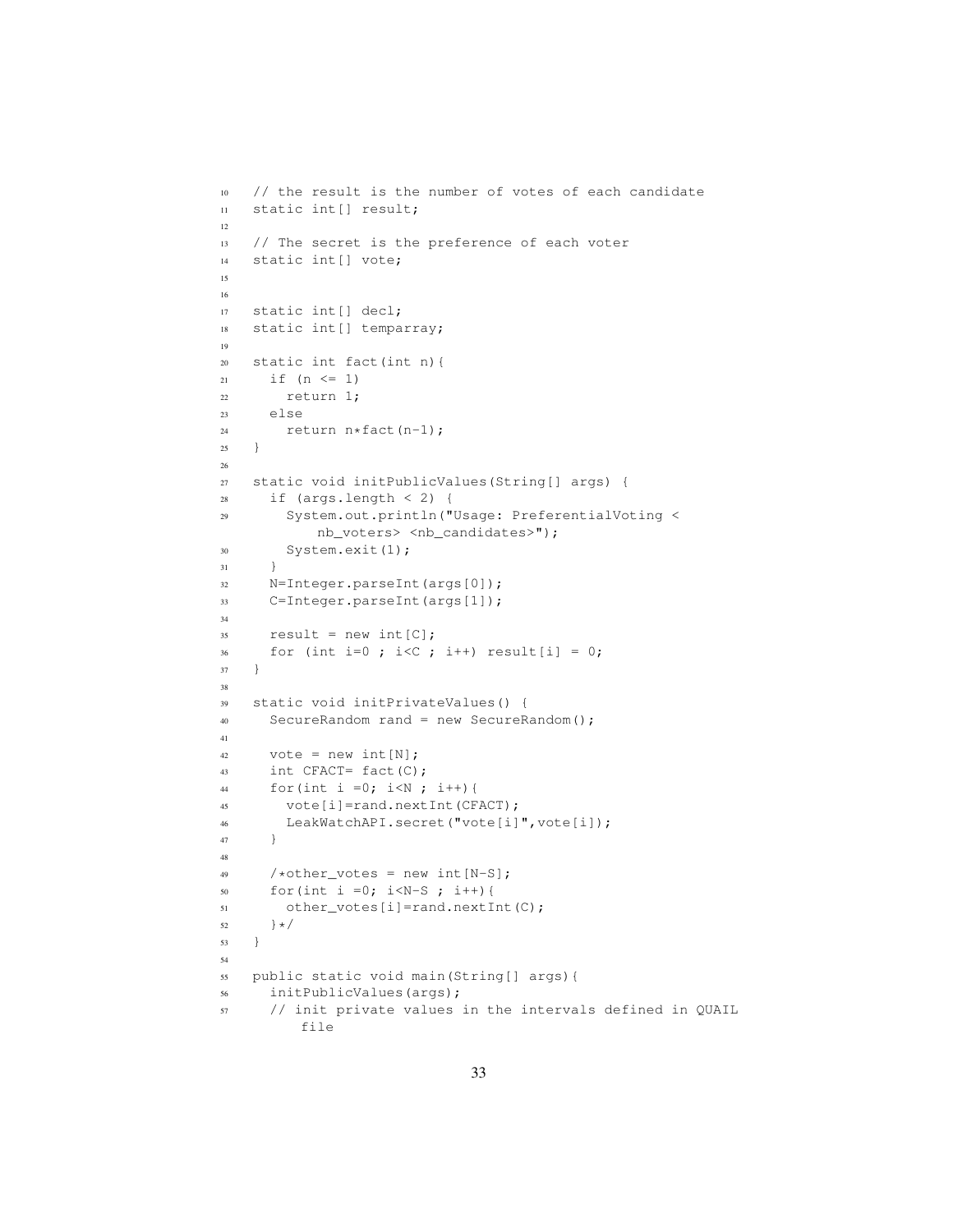```
58 initPrivateValues();
59
60 int voter = 0;61 int vote_val = 0;
62 decl=new int[N];
63 // voting
64 while (voter<N) {
65 while (vote_val<fact(C)) {
66 if (vote[voter]==vote_val) {
67 decl[voter]=vote_val;
68 }
69 vote_val=vote_val+1;
70 }
71 vote_val=0;
72 voter=voter+1;
73 }
74
75 // transform the secret of each voter into the order of
        the preferences
76 voter=0;
77 while (voter<N) {
78
79 // build the initial array
80 int candidate=0;
81 temparray = new int[C];
82 while (candidate<C){
83 temparray[candidate]=candidate;
84 candidate=candidate+1;
85 \Big\}86
87 int k=C;
88 // find a position
89 while (k>0) {
90 int pos = decl[voter]%k;
91 candidate=C-k;
92 // update the vote of the candidate
93 result[candidate]=result[candidate]+temparray[pos];
94
95 // remove the element from the array
96 int y=pos;
97 while (y<C-1) {
98 temparray[y]=temparray[y+1];
99 y=y+1;100 }
101
102 // update the vote of the voter
103 decl[voter]=decl[voter]/k;
104
105 // decrease the counter
106 k=k-1;
```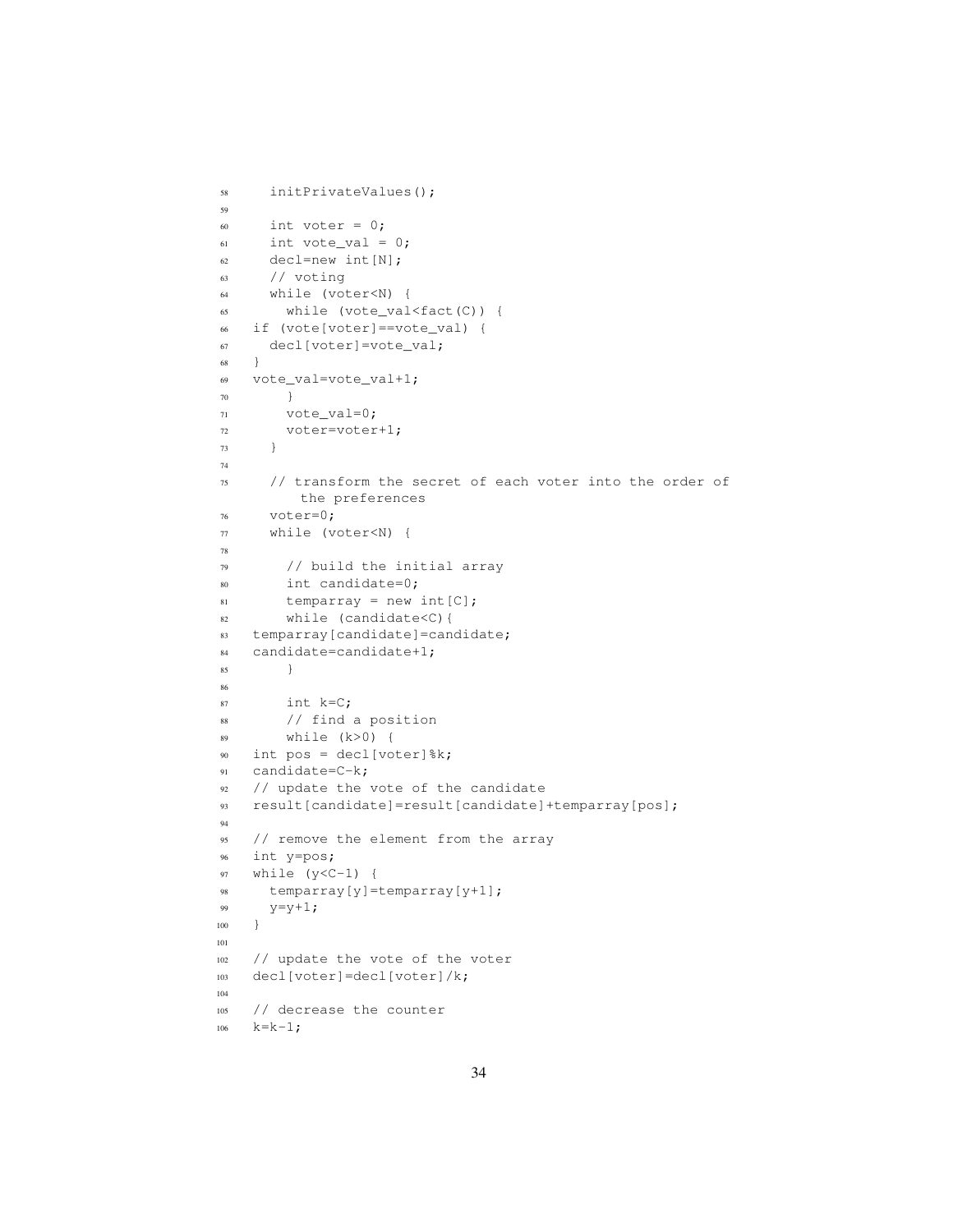```
107 }
108 voter=voter+1;
109 }
110 for (int j=0; j<C ; j++){
111 LeakWatchAPI.observe(result[j]);
112 }
113 }
114 \, }
```
The non working version of preferential voting: this program is parsed correctly, but the analysis does not terminate, even after 3 hours.

```
1 define DEFAULT_INT_BITS 8
2
3 // N voters C candidates
4 define C 2
5 define N 2
6 // CFACT is C factorial
7 define CFACT 2
8
9 //votes are secret
10 //results are observable
11 unsigned int vote[N];
12 unsigned int result[C];
13
14 bool out_of_domain;
15
16 // intermediate variables
17 int temparray[C];
18 int i, j;
19 int pos;
20
21 module void main() {
22 if
23 :: E k (0, N-1) vote[k] >= CFACT -> out_of_domain = true;
         // discard invalid votes value
24 :: else ->
25
26 // set results to 0
27 i=0;28 do
29 :: i<C -> result[i] = 0;
30 i=i+1;31 od
32
33 i=0;34 do
35 :: i< N -> //
36 \vec{j}=0;37 do
```